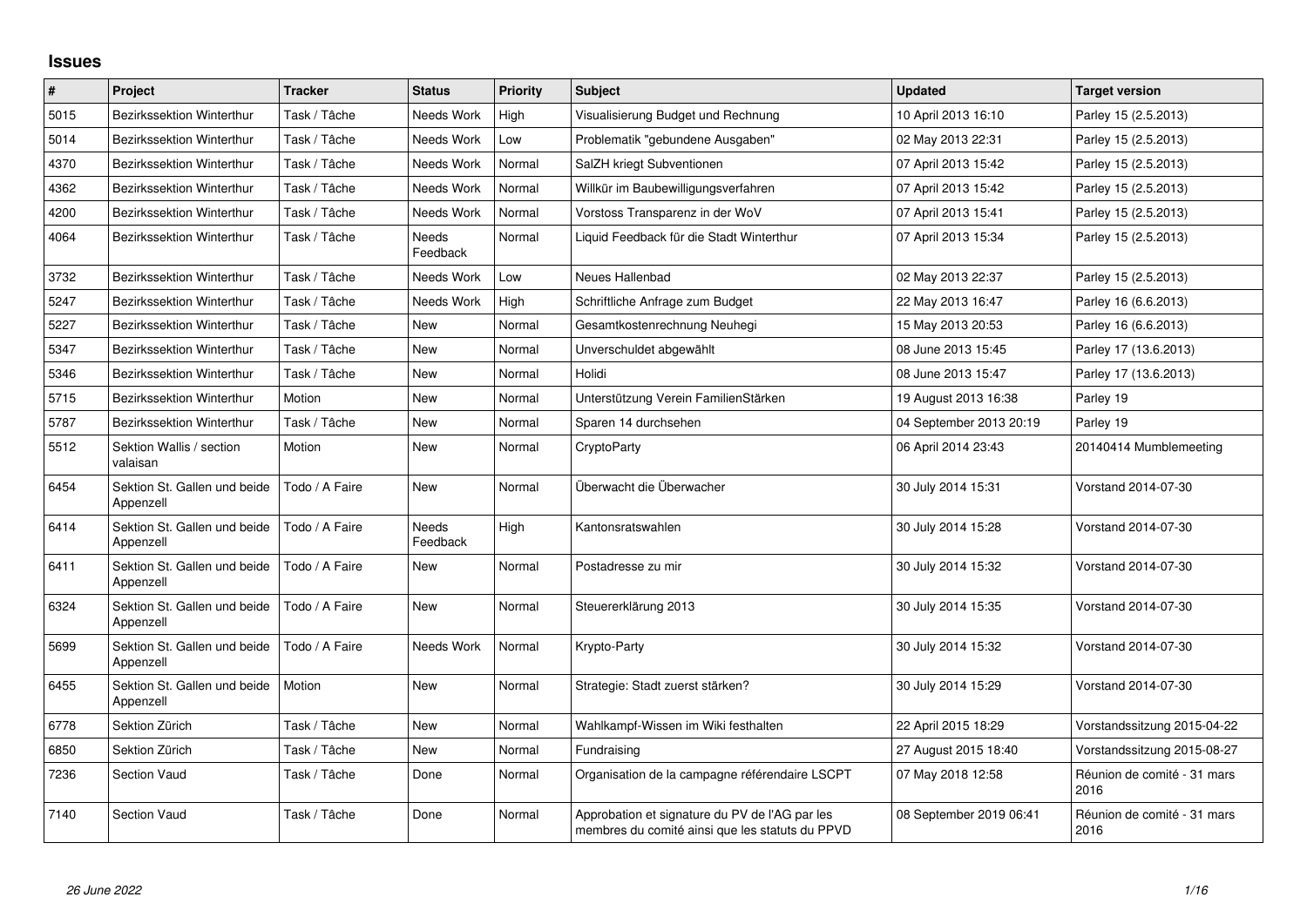| $\pmb{\#}$ | Project             | <b>Tracker</b>       | <b>Status</b> | <b>Priority</b> | Subject                                                                                  | <b>Updated</b>          | <b>Target version</b>                  |
|------------|---------------------|----------------------|---------------|-----------------|------------------------------------------------------------------------------------------|-------------------------|----------------------------------------|
| 7264       | <b>Section Vaud</b> | Task / Tâche         | Done          | Normal          | Tri des propositions par collectivité impactée                                           | 15 April 2016 15:30     | Réunion de comité - 14 avril<br>2016   |
| 7262       | <b>Section Vaud</b> | Task / Tâche         | Done          | Normal          | Révision du programme du PPVD                                                            | 07 May 2018 13:02       | Réunion de comité - 14 avril<br>2016   |
| 7196       | <b>Section Vaud</b> | Beschluss / Décision | New           | Normal          | Convocation d'une assemblée générale extraordinnaire                                     | 11 March 2016 14:04     | Réunion de comité - 28 avril<br>2016   |
| 7270       | Section Vaud        | Task / Tâche         | Done          | Normal          | Rédaction et diffusion de la newsletter du PPVD pour le<br>mois d'avril                  | 20 April 2016 09:19     | Réunion de comité - 28 avril<br>2016   |
| 7269       | <b>Section Vaud</b> | Task / Tâche         | Done          | Normal          | Travaux sur la vision pirate du développement<br>communal                                | 07 May 2018 13:02       | Réunion de comité - 28 avril<br>2016   |
| 7195       | <b>Section Vaud</b> | Task / Tâche         | Done          | Normal          | Révision de statuts du PPVD                                                              | 03 August 2019 09:48    | Réunion de comité - 28 avril<br>2016   |
| 7160       | <b>Section Vaud</b> | Information / Varia  | Tabled        | Normal          | Retour sur la réunion e débriefing de la RTS -<br>Campagne EF2016                        | 03 August 2019 09:47    | Réunion de comité - 28 avril<br>2016   |
| 7341       | <b>Section Vaud</b> | Task / Tâche         | Done          | Urgent          | Publipostage de formulaire Iscpt                                                         | 19 April 2019 15:12     | Réunion de comité - 9 juin 2016        |
| 7363       | <b>Section Vaud</b> | Task / Tâche         | New           | Normal          | Modifications des statuts pour la banque                                                 | 25 June 2016 16:55      | Réunion du comité - 2 juillet<br>2016  |
| 7381       | Section Vaud        | Task / Tâche         | New           | Normal          | Mise en place d'un outil de sondage                                                      | 09 July 2016 09:42      | Réunion de comité - 14 juillet<br>2016 |
| 7468       | <b>Section Vaud</b> | Task / Tâche         | Done          | Normal          | Elections communales 2016 et EF 2015 - finances<br>factures ouvertes - point de sitation | 19 April 2019 15:10     | Réunion de Comité - 25.08.2016         |
| 7467       | <b>Section Vaud</b> | Task / Tâche         | Done          | Normal          | Formation média                                                                          | 13 June 2019 15:54      | Réunion de Comité - 25.08.2016         |
| 7466       | <b>Section Vaud</b> | Task / Tâche         | Done          | Normal          | Préparation Elections cantonales - désignation de<br>candidats - alliance - etc          | 13 June 2019 15:54      | Réunion de Comité - 25.08.2016         |
| 7462       | <b>Section Vaud</b> | Task / Tâche         | Done          | Normal          | Camnpagne Référendum LRens                                                               | 16 May 2019 16:35       | Réunion de Comité - 25.08.2016         |
| 7500       | <b>Section Vaud</b> | Task / Tâche         | New           | Normal          | Création d'un programme de communication vaudois                                         | 04 October 2016 17:54   | Réunion de Comité - 6.10.2016          |
| 7499       | <b>Section Vaud</b> | Task / Tâche         | New           | Normal          | Mise à jour logiciel du site web                                                         | 04 October 2016 17:50   | Réunion de Comité - 6.10.2016          |
| 7498       | <b>Section Vaud</b> | Task / Tâche         | New           | Normal          | Mise au propre du programme vaudois                                                      | 04 October 2016 17:45   | Réunion de Comité - 6.10.2016          |
| 7497       | <b>Section Vaud</b> | Task / Tâche         | <b>New</b>    | Normal          | Mise à jour du calendrier du site web                                                    | 04 October 2016 17:42   | Réunion de Comité - 6.10.2016          |
| 7491       | <b>Section Vaud</b> | Task / Tâche         | New           | Normal          | Comité de campagne élections cantonales 2017                                             | 22 September 2016 21:53 | Réunion de Comité - 6.10.2016          |
| 7463       | Section Vaud        | Task / Tâche         | Done          | Normal          | Conférence-débats 2e partie 2016                                                         | 19 April 2019 15:11     | Réunion de Comité - 6.10.2016          |
| 7522       | Section Vaud        | Task / Tâche         | New           | Normal          | Les modalités éléctorales 2017                                                           | 22 October 2016 13:43   | Réunion de Comité - 20.10.2016         |
| 7521       | Section Vaud        | Task / Tâche         | New           | Normal          | Création d'une newsletter et appel à la candidature<br>Election cantonale                | 22 October 2016 13:37   | Réunion de Comité - 20.10.2016         |
| 7505       | Section Vaud        | Task / Tâche         | New           | Normal          | Recherche de la salle pour le 8 décembre                                                 | 06 October 2016 22:17   | Réunion de Comité - 20.10.2016         |
| 7518       | Section Vaud        | News / Information   | New           | Normal          | Correction des montants de cotisations sur le site web                                   | 22 October 2016 15:57   | Réunion de Comité - 20.10.2016         |
| 7527       | Section Vaud        | Task / Tâche         | Done          | High            | Prise de possition sur le référendum vaudois sur la<br>mendicité                         | 03 August 2019 12:57    | Réunion de Comité - 3.11.2016          |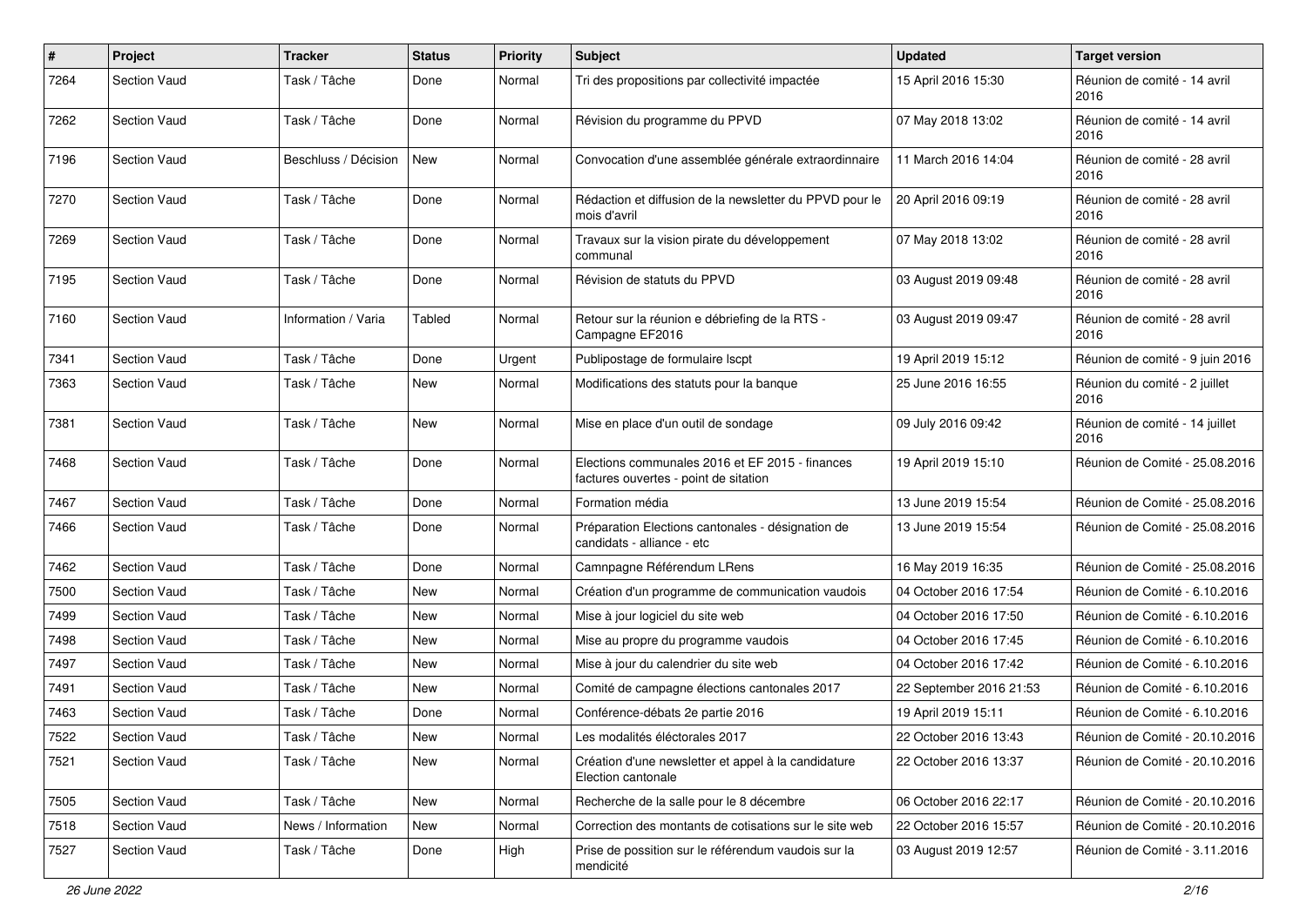| $\pmb{\#}$ | Project               | <b>Tracker</b>      | <b>Status</b> | <b>Priority</b> | Subject                                                                                                                    | <b>Updated</b>         | <b>Target version</b>                   |
|------------|-----------------------|---------------------|---------------|-----------------|----------------------------------------------------------------------------------------------------------------------------|------------------------|-----------------------------------------|
| 7764       | <b>Section Vaud</b>   | News / Information  | New           | Normal          | Renvoi de Thomas Moret                                                                                                     | 06 December 2017 02:16 | Réunion de comité - 08<br>novembre 2017 |
| 7763       | <b>Section Vaud</b>   | News / Information  | <b>New</b>    | Normal          | Mise à jour des dates de réunion du comité                                                                                 | 06 November 2017 22:39 | Réunion de comité - 08<br>novembre 2017 |
| 7774       | <b>Section Vaud</b>   | News / Information  | <b>New</b>    | Urgent          | Pastafariade 2017                                                                                                          | 08 February 2018 17:16 | Réunion comité 07.12.2017               |
| 7779       | <b>Section Vaud</b>   | News / Information  | <b>New</b>    | Normal          | se réorganiser pour être plus efficace !                                                                                   | 08 February 2018 17:50 | Réunion comité 08.02.2018               |
| 7829       | <b>Section Vaud</b>   | Information / Varia | <b>New</b>    | Normal          | Revoir la nomenclature des "versions cibles"                                                                               | 19 March 2018 16:11    | Réunion comité 22.03.2018               |
| 7825       | Section Vaud          | News / Information  | New           | Normal          | Liste de contact                                                                                                           | 17 March 2018 19:49    | Réunion comité 22.03.2018               |
| 7828       | <b>Section Vaud</b>   | Task / Tâche        | New           | Normal          | Communication sur le 14 avril                                                                                              | 05 April 2018 16:42    | Réunion comité 05.04.2018               |
| 7863       | <b>Section Vaud</b>   | Task / Tâche        | <b>New</b>    | Normal          | <b>Compte Twitter PPVD</b>                                                                                                 | 14 April 2018 09:24    | Réunion comité 19.04.2018               |
| 7862       | <b>Section Vaud</b>   | Task / Tâche        | New           | Normal          | Mise à jour de la page wiki des PV                                                                                         | 14 April 2018 09:21    | Réunion comité 19.04.2018               |
| 7906       | <b>Section Vaud</b>   | Task / Tâche        | <b>New</b>    | Normal          | Organisation et planification de la 2ème AGE 2018                                                                          | 14 June 2018 14:55     | Réunion comité 14.06.2018               |
| 7896       | <b>Section Vaud</b>   | News / Information  | New           | Normal          | Quelle réponse à Michel Parchet concernant son email<br>sur la vente des données des clients Migros                        | 14 June 2018 14:25     | Réunion comité 14.06.2018               |
| 7977       | <b>Section Vaud</b>   | Task / Tâche        | Needs Work    | Normal          | Téléchargement légal: cadre particulier et exeptions                                                                       | 01 November 2018 20:44 | Séance de comité 18-44                  |
| 7976       | <b>Section Vaud</b>   | Task / Tâche        | Done          | Normal          | Sondage Politiciennes.ch                                                                                                   | 01 November 2018 20:43 | Séance de comité 18-44                  |
| 7978       | <b>Section Vaud</b>   | News / Information  | New           | Normal          | Réunions, débats et infos: corriger les informations et<br>mise au point de la situation technique et pratique<br>actuelle | 26 October 2018 21:04  | Séance de comité 18-44                  |
| 8033       | <b>Section Vaud</b>   | Task / Tâche        | Done          | Normal          | Faire liste du matériel de campagne                                                                                        | 03 August 2019 20:59   | Réunion comité 2019-02-21               |
| 6773       | Sektion Zürich        | Motion              | New           | Normal          | Konstituierung: Aufgabenverteilung im Vorstand                                                                             | 03 April 2019 16:02    | Vorstandsitzung 2019-1                  |
| 8063       | Sektion Zürich        | Task / Tâche        | <b>New</b>    | Normal          | Vorbereitungen Aufstellungsversammlung                                                                                     | 18 April 2019 17:41    | Vorstandsitzung 2019-1                  |
| 8061       | Sektion Zürich        | Task / Tâche        | <b>New</b>    | Normal          | Kontovollmachten geregelt kriegen                                                                                          | 02 April 2019 18:15    | Vorstandsitzung 2019-1                  |
| 8060       | Sektion Zürich        | Task / Tâche        | New           | High            | Mitglieder und andere potenzielle Kandidaten<br>durchtelefonieren                                                          | 03 April 2019 15:17    | Vorstandsitzung 2019-1                  |
| 8059       | Sektion Zürich        | Task / Tâche        | <b>New</b>    | Normal          | Wahlprogramm 2019                                                                                                          | 14 May 2019 15:33      | Vorstandsitzung 2019-1                  |
| 7516       | Sektion Zürich        | Task / Tâche        | New           | Normal          | Kalender abonnieren auf Website fixen                                                                                      | 02 April 2019 18:11    | Vorstandsitzung 2019-1                  |
| 6854       | Sektion Zürich        | Task / Tâche        | <b>New</b>    | Normal          | Website                                                                                                                    | 07 April 2019 07:36    | Vorstandsitzung 2019-1                  |
| 8072       | Sektion Zürich        | Information / Varia | Tabled        | Normal          | Listenverbindung PPZH Nationalratswahlen 2019                                                                              | 28 May 2019 21:31      | Vorstandsitzung 2019-1                  |
| 7304       | Sektion Zürich        | Information / Varia | New           | Normal          | Koordinations- & Kommunikationstool für Vorstand und<br>Aktive                                                             | 18 April 2019 11:03    | Vorstandsitzung 2019-1                  |
| 8083       | Section Vaud          | News / Information  | New           | Normal          | Les solutions apportées aux citoyens sur la<br>cybersécurité                                                               | 08 May 2019 15:08      | Réunion comité 2019-05-16               |
| 7987       | Vorstand - Comité PPS | Task / Tâche        | Done          | Normal          | Kommunikationskonzept                                                                                                      | 03 February 2020 19:12 | Vorstandssitzung 2019 05 27             |
| 8160       | Section Vaud          | Task / Tâche        | New           | Normal          | Région de Nyon et Twitter                                                                                                  | 13 June 2019 17:05     | Réunion comité 2019-06-13               |
| 8120       | Section Vaud          | Task / Tâche        | Done          | Normal          | Préparation de notre voyage à Olten le 23 juin 2019                                                                        | 03 August 2019 20:59   | Réunion comité 2019-06-13               |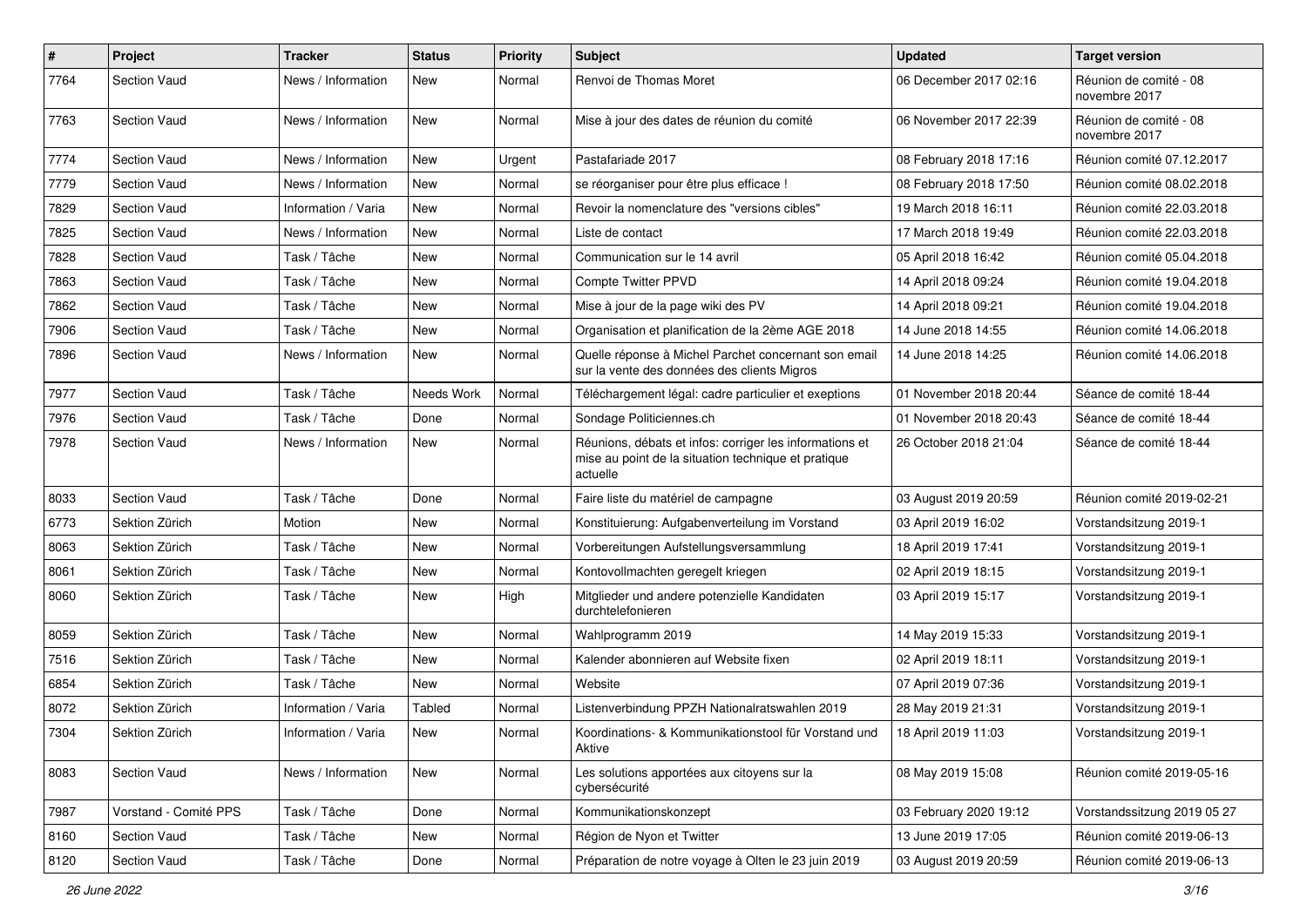| $\sharp$ | Project               | <b>Tracker</b>       | <b>Status</b>     | <b>Priority</b> | <b>Subject</b>                                                                                                                           | <b>Updated</b>          | <b>Target version</b>              |
|----------|-----------------------|----------------------|-------------------|-----------------|------------------------------------------------------------------------------------------------------------------------------------------|-------------------------|------------------------------------|
| 8117     | Vorstand - Comité PPS | Task / Tâche         | New               | Normal          | Procédure de communication entre les membres du<br>comité du PPS // Kommunikationsverfahren zwischen<br>den Mitgliedern des PPS-Vorstand | 14 October 2019 19:26   | Vorstandssitzung 2019 06 24        |
| 8087     | <b>Section Vaud</b>   | News / Information   | New               | Normal          | Stratégie nationale de protection de la Suisse contre les<br>cyberrisques (SNPC)                                                         | 13 June 2019 15:48      | Réunion comité 2019-06-27          |
| 8195     | Vorstand - Comité PPS | Task / Tâche         | <b>New</b>        | Normal          | Bestimmung von Dossier- und Themenverantwortlichen<br>Désignation des responsables de dossiers et de sujets                              | 08 July 2019 08:37      | Vorstandssitzung 2019 07 08        |
| 8186     | <b>Section Vaud</b>   | Beschluss / Décision | <b>New</b>        | Normal          | Partenariat ciblé avec Opération Libero                                                                                                  | 27 June 2019 19:58      | Réunion comité 2019-07-11          |
| 8204     | <b>Section Vaud</b>   | Task / Tâche         | Needs Work        | High            | Le questionnaire de l'ALLIANCE-ENVIRONNEMENT                                                                                             | 20 August 2019 14:53    | Réunion comité 2019-07-25          |
| 8203     | <b>Section Vaud</b>   | Task / Tâche         | <b>Needs Work</b> | High            | Le questionnaire de la société vaudoise de médecine                                                                                      | 20 August 2019 14:52    | Réunion comité 2019-07-25          |
| 8254     | <b>Section Vaud</b>   | Task / Tâche         | New               | High            | Affichage sur les communes EF19                                                                                                          | 21 August 2019 14:51    | Réunion comité 2019-08-22          |
| 8253     | <b>Section Vaud</b>   | Task / Tâche         | New               | Normal          | Plate-forme EF19 vidéo de la rts                                                                                                         | 21 August 2019 14:43    | Réunion comité 2019-08-22          |
| 8252     | <b>Section Vaud</b>   | Task / Tâche         | <b>New</b>        | Normal          | Création d'un compte LinkedIn pour le PPVD                                                                                               | 21 August 2019 14:47    | Réunion comité 2019-08-22          |
| 8219     | Section Vaud          | Task / Tâche         | New               | High            | Rédaction de la lettre                                                                                                                   | 20 August 2019 14:56    | Réunion comité 2019-08-22          |
| 8237     | <b>Section Vaud</b>   | Task / Tâche         | <b>New</b>        | High            | La campagne électorale du PPVD sur les réseaux<br>sociaux privés et libres                                                               | 12 September 2019 15:03 | Réunion comité 2019-09-05          |
| 8220     | <b>Section Vaud</b>   | Task / Tâche         | New               | High            | Recherche d'un petit cadeau de remerciement                                                                                              | 20 August 2019 14:57    | Réunion comité 2019-09-05          |
| 8218     | <b>Section Vaud</b>   | Task / Tâche         | <b>New</b>        | High            | Lettre de remerciement à M. Burgerer pour son don                                                                                        | 20 August 2019 14:56    | Réunion comité 2019-09-05          |
| 8315     | <b>Section Vaud</b>   | Information / Varia  | New               | Normal          | Formation sur le fonctionnement parlementaire                                                                                            | 12 September 2019 15:39 | Réunion comité 2019-09-19          |
| 8314     | <b>Section Vaud</b>   | Information / Varia  | <b>New</b>        | Normal          | Initiative cantonale demandant la protection de l'intégrité<br>personnelle numérique                                                     | 12 September 2019 15:14 | Réunion comité 2019-09-19          |
| 7989     | <b>Section Vaud</b>   | News / Information   | New               | Normal          | LCAPAM - partenaires potentiel?                                                                                                          | 08 September 2019 06:43 | Réunion comité 2019-09-19          |
| 8329     | Vorstand - Comité PPS | Beschluss / Décision | <b>New</b>        | Normal          | Überarbeitung des Geschäftsreglements des<br>Vorstandes der Piratenpartei Schweiz                                                        | 30 September 2019 11:42 | Vorstandssitzung 2019 09 30        |
| 8327     | <b>Section Vaud</b>   | Task / Tâche         | New               | Normal          | Transmission de matériel de notre parti pour les<br>élections fédérales à la BNS                                                         | 26 September 2019 19:27 | Réunion comité 2019-10-31          |
| 8356     | Vorstand - Comité PPS | Information / Varia  | <b>New</b>        | Normal          | Überarbeitung Versammlungs- und<br>Abstimmungsreglement                                                                                  | 13 November 2019 20:36  | Vorstandssitzung 2019 11 11        |
| 8365     | Vorstand - Comité PPS | Beschluss / Décision | <b>New</b>        | Normal          | Televotia Kündigung                                                                                                                      | 01 October 2020 22:49   | Vorstandssitzung 2019 11 25        |
| 8351     | Vorstand - Comité PPS | Task / Tâche         | Done              | Normal          | Newsletter                                                                                                                               | 25 May 2020 19:24       | Vorstandssitzung 2019 11 25        |
| 8385     | Vorstand - Comité PPS | Task / Tâche         | New               | Normal          | Strategie oder Massnahmenplan für Mitgliederwerbung                                                                                      | 09 December 2019 20:33  | PPS Meeting 09.12.2019             |
| 8381     | Vorstand - Comité PPS | Task / Tâche         | New               | Normal          | Notiz/Eintrag von Berechtigungen für Mitgleider im<br>Members                                                                            | 08 December 2019 10:30  | PPS Meeting 09.12.2019             |
| 8426     | Vorstand - Comité PPS | Information / Varia  | New               | Urgent          | Ablösung Civi Crm als Mitgliederverwaltung                                                                                               | 20 July 2020 20:22      | Vorstandssitzung vom<br>08.06.2020 |
| 8452     | Vorstand - Comité PPS | Beschluss / Décision | <b>New</b>        | High            | Beschlüsse E-ID Abstimmungskampf                                                                                                         | 26 November 2020 08:39  | Vorstandssitzung 2020 11 10        |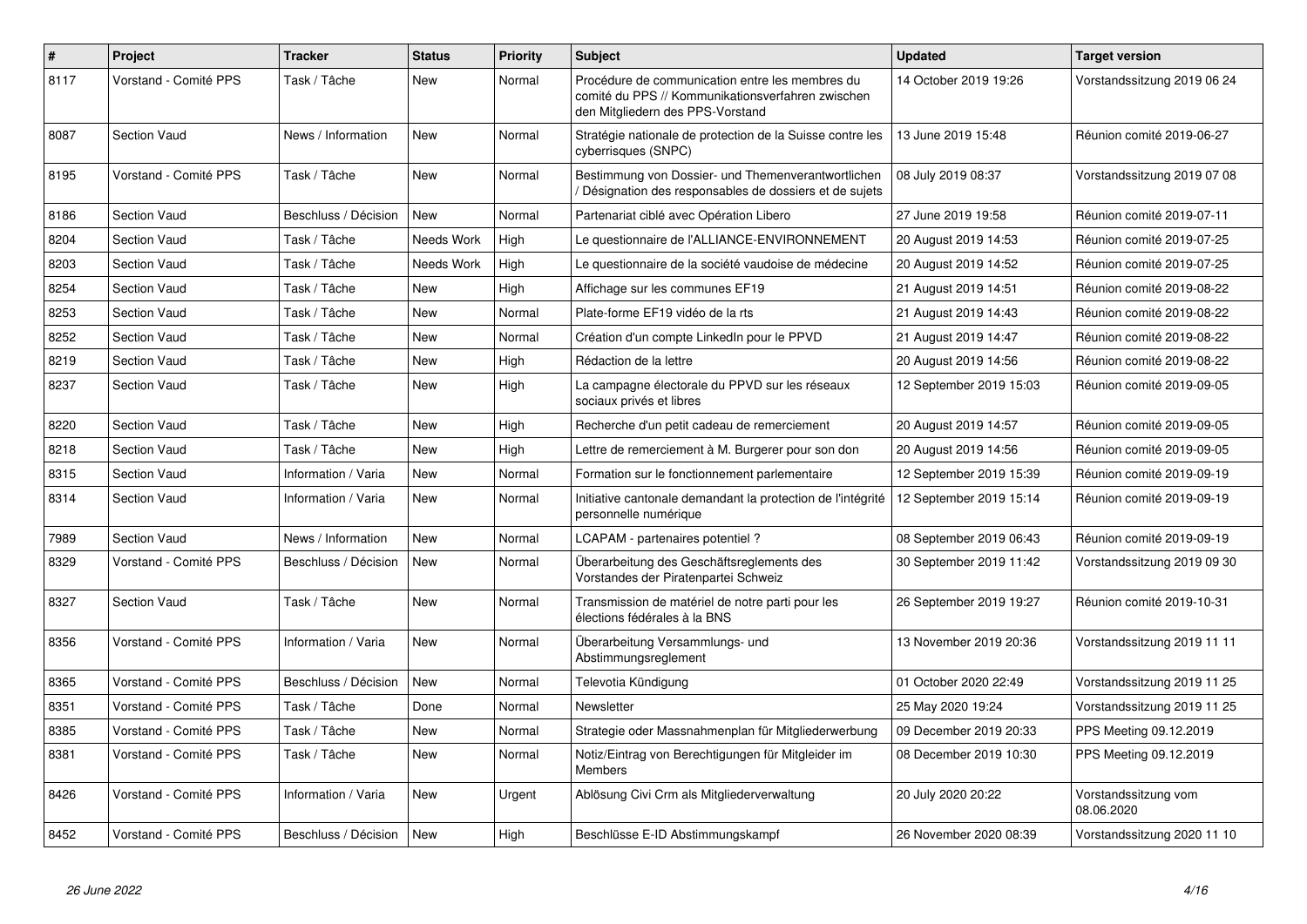| $\pmb{\#}$ | Project                                   | <b>Tracker</b>       | <b>Status</b>        | <b>Priority</b> | <b>Subject</b>                                                                                                                       | <b>Updated</b>         | <b>Target version</b> |
|------------|-------------------------------------------|----------------------|----------------------|-----------------|--------------------------------------------------------------------------------------------------------------------------------------|------------------------|-----------------------|
| 8544       | Piratenversammlung /<br>Assemblée Pirate  | Motion               | Tabled               | Normal          | Bereinigung Differenzen Statuten und<br>Versammlungsreglement                                                                        | 19 March 2022 21:22    | PV 2022.2             |
| 8476       | Vorstand - Comité PPS                     | Einzelbeschluss      | New                  | Normal          | Abschluss 2020                                                                                                                       | 19 April 2021 13:50    |                       |
| 7923       | Section Vaud                              | Beschluss / Décision | New                  | High            | Objet de votation 13.09.2018: Pour la souveraineté<br>alimentaire. L'agriculture nous concerne toutes et tous.                       | 28 November 2018 22:39 |                       |
| 7922       | Section Vaud                              | Beschluss / Décision | New                  | High            | Objet de votation 13.09.2018: Pour des denrées<br>alimentaires saines et produites dans des conditions<br>équitables et écologiques. | 04 July 2018 11:28     |                       |
| 7921       | Section Vaud                              | Beschluss / Décision | <b>New</b>           | High            | Votation 13.09.2018: Pour la promotion des voies<br>cyclables et des chemins et sentiers pédestres.                                  | 04 July 2018 11:30     |                       |
| 7908       | Section Vaud                              | Beschluss / Décision | New                  | Normal          | Qui est Parti Pirate Romandie et comment le construire                                                                               | 14 June 2018 15:07     |                       |
| 8461       | Sektion Bern                              | Beschluss / Décision | New                  | Urgent          | Mitfinanzierung der Abstimmungskampagne gegen das<br>E-ID Gesetz                                                                     | 16 February 2021 15:17 |                       |
| 8379       | Vorstand - Comité PPS                     | Beschluss / Décision | <b>New</b>           | Low             | Sektion Ostschweiz Gründung                                                                                                          | 02 March 2020 20:25    |                       |
| 6175       | <b>Pirate Party Policy</b>                | Todo / A Faire       | Offen /<br>Incertain | Normal          | Consultation domaine internet - press release<br>development                                                                         | 04 March 2014 11:15    |                       |
| 6174       | <b>Pirate Party Policy</b>                | Todo / A Faire       | Offen /<br>Incertain | Normal          | Development of the PPS report on the consultation                                                                                    | 04 March 2014 11:10    |                       |
| 6173       | <b>Pirate Party Policy</b>                | Todo / A Faire       | Offen /<br>Incertain | Normal          | Consultation internet domain - call for contribution                                                                                 | 04 March 2014 11:07    |                       |
| 6172       | <b>Pirate Party Policy</b>                | Todo / A Faire       | Offen /<br>Incertain | Normal          | Reading material review                                                                                                              | 04 March 2014 11:00    |                       |
| 6171       | Pirate Party Policy                       | Todo / A Faire       | Offen /<br>Incertain | Normal          | Consultation domaine internet                                                                                                        | 04 March 2014 11:13    |                       |
| 6456       | Sektion St. Gallen und beide<br>Appenzell | Todo / A Faire       | New                  | Normal          | Bitcoin für Sektionsspenden                                                                                                          | 10 June 2014 19:55     |                       |
| 6408       | Sektion St. Gallen und beide<br>Appenzell | Todo / A Faire       | <b>New</b>           | Normal          | Flaschenpost ausserordentliche PV                                                                                                    | 30 July 2014 15:34     |                       |
| 6402       | Sektion St. Gallen und beide<br>Appenzell | Todo / A Faire       | Needs<br>Feedback    | Normal          | Rechte organisieren                                                                                                                  | 30 July 2014 19:23     |                       |
| 6351       | Sektion St. Gallen und beide<br>Appenzell | Todo / A Faire       | New                  | Normal          | Widerspruch Cablecom                                                                                                                 | 05 April 2014 18:37    |                       |
| 6276       | Sektion St. Gallen und beide<br>Appenzell | Todo / A Faire       | Needs Work           | Normal          | Konseguenzen aus Beschlüssen der nationalen PV                                                                                       | 30 July 2014 15:33     |                       |
| 5640       | Sektion St. Gallen und beide<br>Appenzell | Todo / A Faire       | Done                 | Normal          | Mehr Kommunikationssicherheit                                                                                                        | 10 June 2014 13:53     |                       |
| 5022       | Sektion St. Gallen und beide<br>Appenzell | Todo / A Faire       | Done                 | Normal          | Mandatsabgabe                                                                                                                        | 10 June 2014 19:49     |                       |
| 4645       | Sektion St. Gallen und beide<br>Appenzell | Todo / A Faire       | Needs Work           | Normal          | Piratenspiel                                                                                                                         | 21 October 2013 14:49  |                       |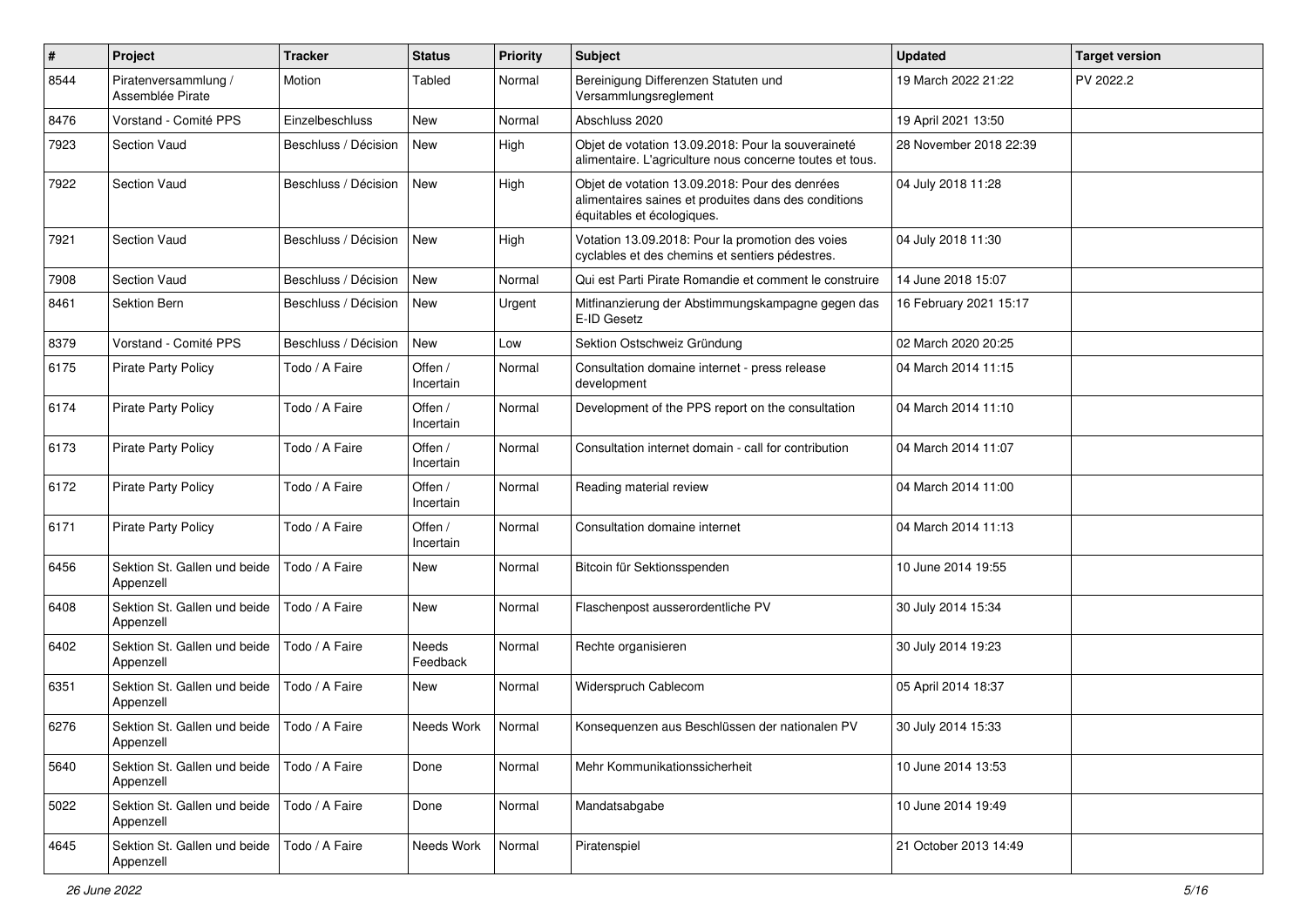| $\pmb{\#}$ | Project                                   | <b>Tracker</b>              | <b>Status</b>        | <b>Priority</b> | <b>Subject</b>                                                                                                                                                                              | <b>Updated</b>         | <b>Target version</b> |
|------------|-------------------------------------------|-----------------------------|----------------------|-----------------|---------------------------------------------------------------------------------------------------------------------------------------------------------------------------------------------|------------------------|-----------------------|
| 4644       | Sektion St. Gallen und beide<br>Appenzell | Todo / A Faire              | <b>Needs Work</b>    | Normal          | PiratenSG App entwickeln                                                                                                                                                                    | 21 October 2013 14:49  |                       |
| 4537       | Sektion St. Gallen und beide<br>Appenzell | Todo / A Faire              | Needs Work           | Normal          | Spenden veröffentlichen                                                                                                                                                                     | 09 February 2013 10:47 |                       |
| 4529       | Sektion St. Gallen und beide<br>Appenzell | Todo / A Faire              | Needs Work           | Normal          | Dauerticket: Wahlen- / Abstimmungsparolen                                                                                                                                                   | 09 May 2014 18:35      |                       |
| 4339       | Sektion St. Gallen und beide<br>Appenzell | Todo / A Faire              | Done                 | Normal          | Überarbeitung der Statuten                                                                                                                                                                  | 09 May 2014 18:35      |                       |
| 4193       | Sektion St. Gallen und beide<br>Appenzell | Todo / A Faire              | Needs Work           | High            | Dauerticket Flaschenpost                                                                                                                                                                    | 09 May 2014 18:35      |                       |
| 3314       | Sektion St. Gallen und beide<br>Appenzell | Todo / A Faire              | Done                 | Normal          | Veranstaltung für Neumitglieder                                                                                                                                                             | 10 June 2014 20:02     |                       |
| 3146       | Sektion St. Gallen und beide<br>Appenzell | Todo / A Faire              | Needs Work           | Normal          | Jugendparlament - Workshop Vorschläge                                                                                                                                                       | 07 May 2014 20:22      |                       |
| 3077       | Sektion St. Gallen und beide<br>Appenzell | Todo / A Faire              | Needs Work           | Normal          | Allgemeiner Flyer - Piraten SG AR AI                                                                                                                                                        | 07 May 2014 15:12      |                       |
| 6170       | <b>Pirate Party Policy</b>                | Motion for ballot<br>voting | Offen /<br>Incertain | Normal          | Prises de positions pour les votations populaires du 3<br>mars 2015 - Parolenfassung treffend die<br>Volksabsgimmung der 3. märz 2015                                                       | 04 March 2014 10:38    |                       |
| 6169       | <b>Pirate Party Policy</b>                | Motion for ballot<br>voting | Offen /<br>Incertain | Normal          | Prises de positions pour les votations populaires du 30<br>novembre 2014 - Parolenfassung treffend die<br>Volksabsgimmung der 30. november 2014                                             | 04 March 2014 10:37    |                       |
| 6168       | <b>Pirate Party Policy</b>                | Motion for ballot<br>voting | Offen /<br>Incertain | Normal          | Prises de positions pour les votations populaires du 28<br>septembre 2014 - Parolenfassung treffend die<br>Volksabsgimmung der 28. september                                                | 04 March 2014 10:35    |                       |
| 8557       | Digitale Infrastruktur                    | Motion                      | <b>New</b>           | Low             | Twitter Mastodon sync service                                                                                                                                                               | 05 April 2022 17:54    |                       |
| 8387       | Digitale Infrastruktur                    | Motion                      | Tabled               | Normal          | Konzept E-Mail Adressen                                                                                                                                                                     | 16 February 2020 16:33 |                       |
| 8364       | Digitale Infrastruktur                    | Motion                      | <b>New</b>           | Normal          | Aufräumen Redmine + OTRS Zugriffe/Zuständigkeiten                                                                                                                                           | 10 February 2022 15:58 |                       |
| 8347       | Digitale Infrastruktur                    | Motion                      | <b>New</b>           | Normal          | Roadmap AG DI                                                                                                                                                                               | 09 May 2020 20:12      |                       |
| 5634       | <b>Pirate Party Policy</b>                | Motion                      | <b>New</b>           | Normal          | Weiterentwicklung Rechtsstaatpapier                                                                                                                                                         | 31 July 2013 17:10     |                       |
| 7365       | Section Genève                            | Motion                      | <b>New</b>           | Normal          | Prise de position pour les votations cantonales du 25<br>septembre 2016                                                                                                                     | 27 June 2016 10:01     |                       |
| 7364       | Section Genève                            | Motion                      | New                  | Normal          | Prise de position pour les votations fédérales du 25<br>septembre 2016                                                                                                                      | 27 June 2016 10:00     |                       |
| 5914       | Stadtsektion Zürich                       | Motion                      | <b>New</b>           | Normal          | Hilferuf von Mitglied -> Wahlkampfthema                                                                                                                                                     | 13 November 2013 21:08 |                       |
| 8556       | AG Vernehmlassungen                       | Task / Tâche                | New                  | Normal          | Vernehmlassung 2021/80 Bundesgesetz über die<br>Bearbeitung von Flugpassagierdaten zur Bekämpfung<br>von terroristischen und anderen schweren Straftaten<br>(Flugpassagierdatengesetz, FPG) | 04 April 2022 17:30    |                       |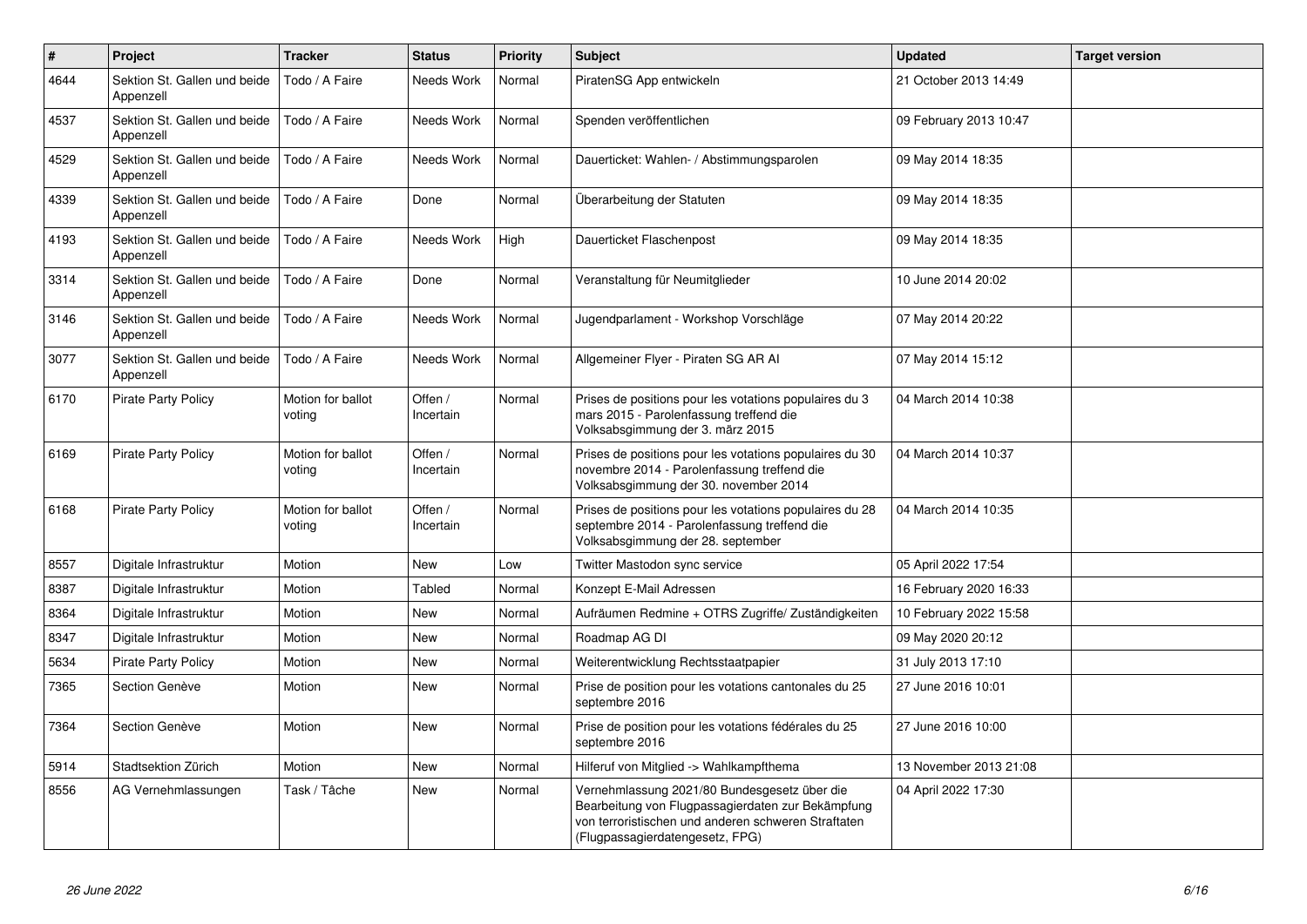| $\#$ | Project                   | <b>Tracker</b> | <b>Status</b>       | <b>Priority</b> | <b>Subject</b>                                                                                                                                                                              | <b>Updated</b>         | <b>Target version</b> |
|------|---------------------------|----------------|---------------------|-----------------|---------------------------------------------------------------------------------------------------------------------------------------------------------------------------------------------|------------------------|-----------------------|
| 8555 | AG Vernehmlassungen       | Task / Tâche   | New                 | Normal          | Vernehmlassung 2022/19 Bundesgesetz über die<br>elektronische Identität und die Vertrauensinfrastruktur<br>(E-ID-Gesetz, BGEID)                                                             | 04 April 2022 17:29    |                       |
| 8554 | AG Vernehmlassungen       | Task / Tâche   | <b>New</b>          | High            | Vernehmlassung Teilrevision der GwV-FINMA                                                                                                                                                   | 04 April 2022 19:11    |                       |
| 8542 | AG Vernehmlassungen       | Task / Tâche   | New                 | Normal          | Vernehmlassung 2022/6 Bundesbeschluss zur<br>nationalen Umsetzung des OECD/G-20 Projekts zur<br>Besteuerung der digitalen Wirtschaft (SR 101)                                               | 13 April 2022 06:34    |                       |
| 8540 | AG Vernehmlassungen       | Task / Tâche   | Needs Work          | Normal          | Vernehmlassung 2022/2 Bundesgesetz über die<br>Mobilitätsdateninfrastruktur                                                                                                                 | 10 February 2022 06:34 |                       |
| 8521 | AG Vernehmlassungen       | Task / Tâche   | Needs Work          | Normal          | Vernehmlassung 2021/70 Meldepflicht von<br>Betreiberinnen kritischer Infrastrukturen für<br>Cyberangriffe                                                                                   | 13 April 2022 00:53    |                       |
| 8519 | AG Vernehmlassungen       | Task / Tâche   | New                 | Normal          | Vernehmlassung 2021/80 Bundesgesetz über die<br>Bearbeitung von Flugpassagierdaten zur Bekämpfung<br>von terroristischen und anderen schweren Straftaten<br>(Flugpassagierdatengesetz, FPG) | 10 February 2022 06:24 |                       |
| 8518 | AG Vernehmlassungen       | Task / Tâche   | Done                | Normal          | Vernehmlassung 2021/96 Teilrevisionen vier<br>Ausführungserlasse des BÜPF (VÜPF, GebV-ÜPF,<br>VD-ÜPF, VVS-ÜPF)                                                                              | 21 May 2022 15:03      |                       |
| 8517 | AG Vernehmlassungen       | Task / Tâche   | Needs Work          | Normal          | Vernehmlassung 2021/99 Verordnung über die<br>Transparenz bei der Politikfinanzierung (VPofin)                                                                                              | 26 March 2022 13:36    |                       |
| 8516 | AG Vernehmlassungen       | Task / Tâche   | Needs Work          | Normal          | Vernehmlassung 2021/81 Verordnung über die<br>Herstellung der Interoperabilität zwischen<br>Schengen-Dublin-Informationssystemen                                                            | 18 January 2022 20:38  |                       |
| 5999 | Bezirkssektion Winterthur | Task / Tâche   | New                 | Normal          | Datenschutz von Steuer- und Einwohnerdaten                                                                                                                                                  | 21 November 2013 20:52 |                       |
| 5517 | Bezirkssektion Winterthur | Task / Tâche   | Needs Work          | Normal          | O-Ton                                                                                                                                                                                       | 13 July 2013 17:39     |                       |
| 5217 | Bezirkssektion Winterthur | Task / Tâche   | New                 | Normal          | Pressemitteilung Stimmparolen                                                                                                                                                               | 12 May 2013 19:39      |                       |
| 4507 | Bezirkssektion Winterthur | Task / Tâche   | Needs Work          | Normal          | OpenData: Wem gehört das Datenmaterial                                                                                                                                                      | 02 May 2013 22:34      |                       |
| 3568 | Bezirkssektion Winterthur | Task / Tâche   | Needs Work          | Normal          | Messung der Schulqualität                                                                                                                                                                   | 07 April 2013 15:45    |                       |
| 2891 | Bezirkssektion Winterthur | Task / Tâche   | Needs Work          | Low             | Schuldenabbau                                                                                                                                                                               | 20 April 2013 00:00    |                       |
| 8473 | Digitale Infrastruktur    | Task / Tâche   | Needs Work          | Normal          | Refurbish CiviCRM                                                                                                                                                                           | 18 January 2022 20:52  |                       |
| 8422 | Digitale Infrastruktur    | Task / Tâche   | Needs<br>Feedback   | High            | Civi Crm Funktionen extern geben                                                                                                                                                            | 01 February 2022 02:19 |                       |
| 8378 | Digitale Infrastruktur    | Task / Tâche   | Needs Work   Normal |                 | Erstelllung subdomain für neue Sektion<br>Thurgau/Schauffhausen + SG/AR/Ai                                                                                                                  | 19 December 2019 00:53 |                       |
| 8238 | Digitale Infrastruktur    | Task / Tâche   | New                 | Normal          | Verify and document backup solution                                                                                                                                                         | 15 December 2019 12:11 |                       |
| 8108 | Digitale Infrastruktur    | Task / Tâche   | Needs<br>Feedback   | Normal          | Hinterlegung Druckvorlagen                                                                                                                                                                  | 10 February 2022 16:00 |                       |
| 8082 | Digitale Infrastruktur    | Task / Tâche   | New                 | High            | Accès Discourse                                                                                                                                                                             | 19 December 2019 01:50 |                       |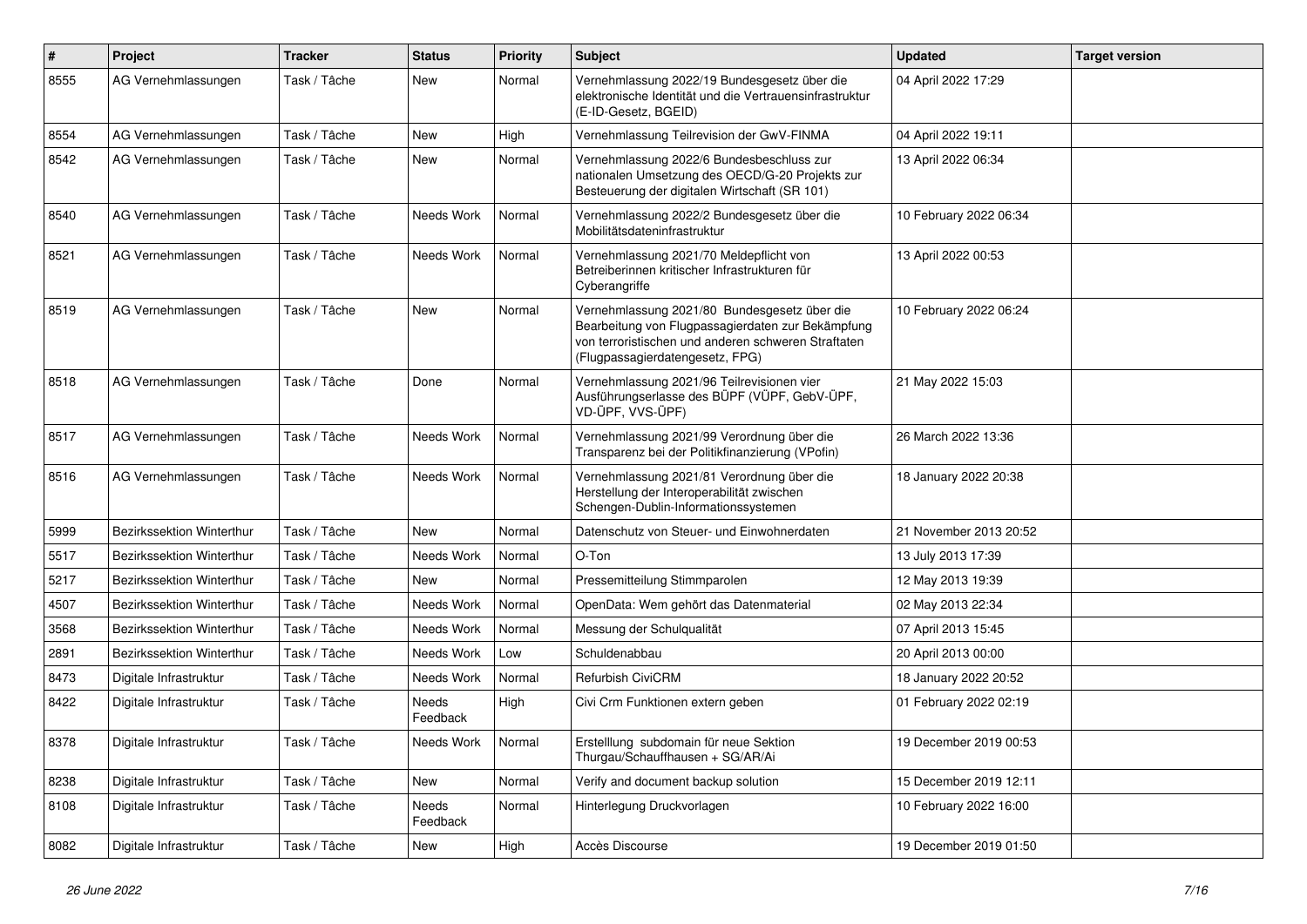| #    | Project                    | <b>Tracker</b> | <b>Status</b>     | <b>Priority</b> | <b>Subject</b>                                                                                                                                                            | <b>Updated</b>         | <b>Target version</b> |
|------|----------------------------|----------------|-------------------|-----------------|---------------------------------------------------------------------------------------------------------------------------------------------------------------------------|------------------------|-----------------------|
| 7868 | Digitale Infrastruktur     | Task / Tâche   | Needs<br>Feedback | Normal          | Mailverteiler für die PPS Ticino erstellen                                                                                                                                | 19 December 2019 01:40 |                       |
| 8248 | Finanzen                   | Task / Tâche   | New               | Normal          | Budget 2020                                                                                                                                                               | 19 August 2019 18:25   |                       |
| 8001 | Finanzen                   | Task / Tâche   | New               | Normal          | Fehlende Finanzdaten / Jahre auf der Homepage mit<br>entsprechenden Forumalren ergänzen                                                                                   | 01 December 2018 17:35 |                       |
| 8000 | Finanzen                   | Task / Tâche   | New               | Normal          | Mitgliederbeiträge der Sektionen                                                                                                                                          | 01 December 2018 16:34 |                       |
| 7657 | Finanzen                   | Task / Tâche   | <b>New</b>        | Urgent          | <b>BTC Zahlungen</b>                                                                                                                                                      | 12 April 2017 22:16    |                       |
| 4388 | Finanzen                   | Task / Tâche   | Needs Work        | Urgent          | Kontenplan                                                                                                                                                                | 04 April 2013 07:13    |                       |
| 4386 | Finanzen                   | Task / Tâche   | Needs Work        | High            | Spenderlisten erstellen                                                                                                                                                   | 01 May 2017 14:45      |                       |
| 7986 | Grafik und Design          | Task / Tâche   | New               | Normal          | Datenv von Grafik/Design auf einer Instanz der PPS<br>hosten                                                                                                              | 22 January 2019 12:54  |                       |
| 4138 | Gruppo Ticino              | Task / Tâche   | Needs Work        | High            | Mailing List problema messaggio conferma<br>sottoscrizione                                                                                                                | 20 April 2013 00:00    |                       |
| 4137 | Gruppo Ticino              | Task / Tâche   | Needs Work        | Normal          | Programma Partito Pirata Ticino                                                                                                                                           | 21 April 2013 00:00    |                       |
| 4122 | Gruppo Ticino              | Task / Tâche   | Needs Work        | High            | Accesso, impostazioni ed iscrizione membri a mailing list<br>sezione ticino                                                                                               | 20 April 2013 00:00    |                       |
| 4071 | Gruppo Ticino              | Task / Tâche   | Needs Work        | Normal          | Traduzione webpage                                                                                                                                                        | 19 April 2013 00:00    |                       |
| 7975 | <b>Pirate Party Policy</b> | Task / Tâche   | New               | Normal          | Änderung des Betäubungsmittelgesetzes und<br>Verordnung über Pilotversuche nach dem<br>Betäubungsmittelgesetz (Pilotversuche mit Cannabis)                                | 04 March 2019 14:49    |                       |
| 6787 | <b>Pirate Party Policy</b> | Task / Tâche   | Done              | Normal          | Révision totale de la loi fédérale sur l'analyse génétique<br>humaine (LAGH) - Totalrevision des Bundesgesetzes<br>über genetische Untersuchungen beim Menschen<br>(GUMG) | 27 May 2015 06:55      |                       |
| 6727 | <b>Pirate Party Policy</b> | Task / Tâche   | Done              | Normal          | Rédaction de la réponse de la consultation                                                                                                                                | 08 April 2015 09:17    |                       |
| 6726 | <b>Pirate Party Policy</b> | Task / Tâche   | Done              | Normal          | Consultation FINMA - LBA / GvW                                                                                                                                            | 08 April 2015 09:18    |                       |
| 6390 | <b>Pirate Party Policy</b> | Task / Tâche   | Done              | Normal          | Vernehmlassung: Geldspielgesetz / Consultation : Loi<br>sur les jeux d'argent                                                                                             | 08 April 2015 09:18    |                       |
| 6378 | <b>Pirate Party Policy</b> | Task / Tâche   | <b>New</b>        | Normal          | Vernehmlassung: Informationssicherheitsgesetz                                                                                                                             | 22 April 2014 12:11    |                       |
| 6255 | <b>Pirate Party Policy</b> | Task / Tâche   | New               | Normal          | Positionspapier Rechtsstaat updaten                                                                                                                                       | 21 November 2015 16:11 |                       |
| 6254 | <b>Pirate Party Policy</b> | Task / Tâche   | <b>New</b>        | Normal          | Positionspapier Suchtpolitik updaten                                                                                                                                      | 21 November 2015 16:12 |                       |
| 6248 | Pirate Party Policy        | Task / Tâche   | New               | Normal          | Communication - press release - communication interne<br>-> via pages de sections, twitter & facebook                                                                     | 05 March 2014 15:16    |                       |
| 6247 | <b>Pirate Party Policy</b> | Task / Tâche   | New               | Normal          | Rédaction du rapport et de la lettre d'accompagnement                                                                                                                     | 05 March 2014 15:15    |                       |
| 6246 | <b>Pirate Party Policy</b> | Task / Tâche   | New               | Normal          | Development of the PPS report on the consultation                                                                                                                         | 05 March 2014 15:13    |                       |
| 6243 | <b>Pirate Party Policy</b> | Task / Tâche   | New               | Normal          | Communication - press release - communication interne<br>-> via pages de sections, twitter & facebook                                                                     | 05 March 2014 14:55    |                       |
| 6242 | Pirate Party Policy        | Task / Tâche   | New               | Normal          | Rédaction du rapport et de la lettre d'accompagnement                                                                                                                     | 05 March 2014 14:57    |                       |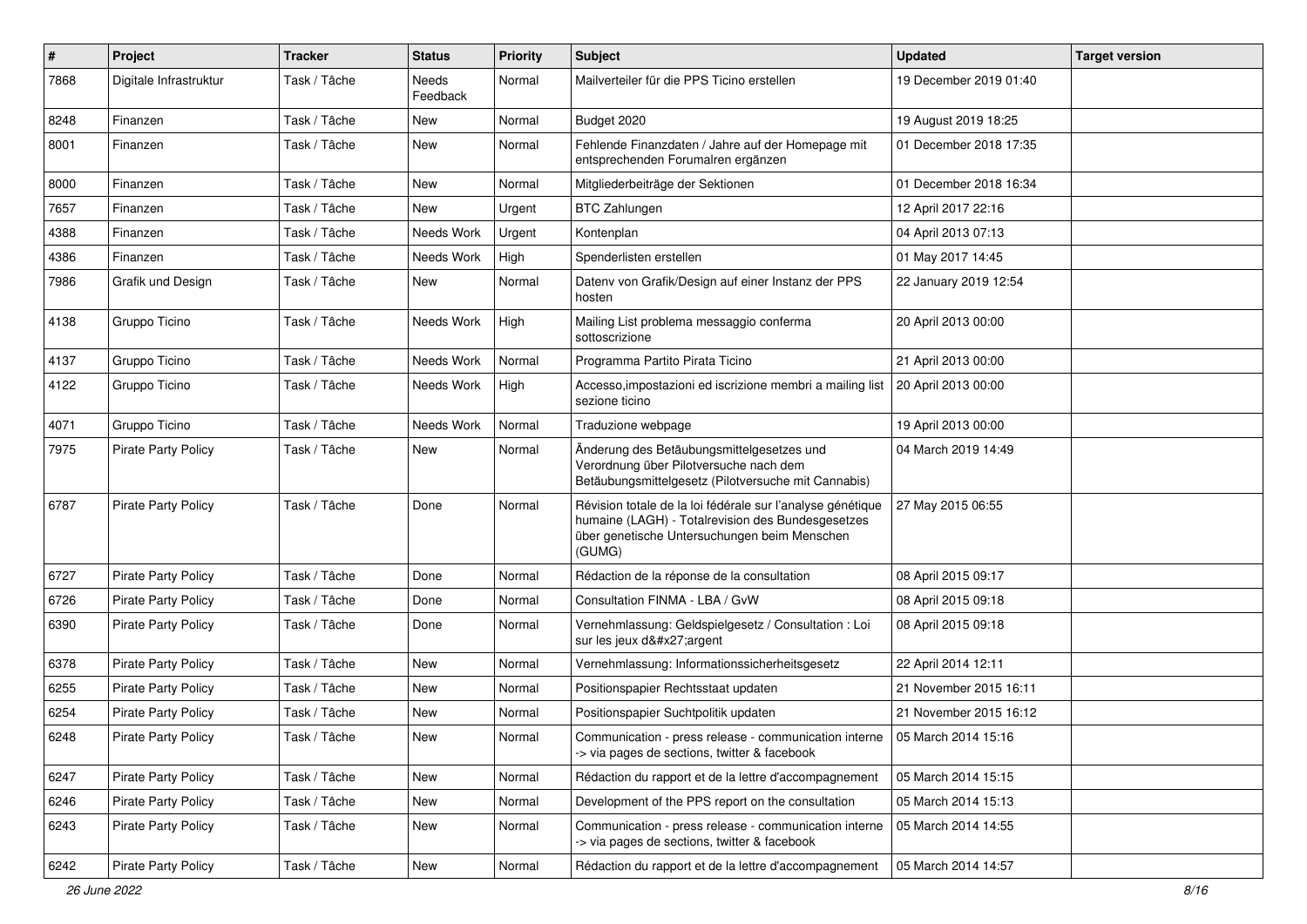| $\vert$ # | Project                    | Tracker      | <b>Status</b>        | <b>Priority</b> | <b>Subject</b>                                                                                                                                                                                                                                   | <b>Updated</b>         | <b>Target version</b> |
|-----------|----------------------------|--------------|----------------------|-----------------|--------------------------------------------------------------------------------------------------------------------------------------------------------------------------------------------------------------------------------------------------|------------------------|-----------------------|
| 6241      | Pirate Party Policy        | Task / Tâche | <b>New</b>           | Normal          | Development of the PPS report on the consultation                                                                                                                                                                                                | 05 March 2014 14:44    |                       |
| 6224      | Pirate Party Policy        | Task / Tâche | New                  | Normal          | Publication - Diffusion aux sections                                                                                                                                                                                                             | 04 March 2014 15:19    |                       |
| 6223      | <b>Pirate Party Policy</b> | Task / Tâche | New                  | Normal          | traduction                                                                                                                                                                                                                                       | 04 March 2014 15:19    |                       |
| 6222      | <b>Pirate Party Policy</b> | Task / Tâche | Done                 | Normal          | Développement argumentaires votations populaire 18<br>mai - Entwicklung Argumentationshilfe Themen<br>Volksabstimmung 18. Mai                                                                                                                    | 27 November 2019 21:23 |                       |
| 6219      | <b>Pirate Party Policy</b> | Task / Tâche | <b>New</b>           | Normal          | Position guideline development planning                                                                                                                                                                                                          | 04 March 2014 14:49    |                       |
| 6218      | <b>Pirate Party Policy</b> | Task / Tâche | New                  | Normal          | Position guideline development                                                                                                                                                                                                                   | 04 March 2014 14:49    |                       |
| 6217      | <b>Pirate Party Policy</b> | Task / Tâche | New                  | Normal          | XML Formatting for bootstrap integration                                                                                                                                                                                                         | 04 March 2014 14:38    |                       |
| 6216      | <b>Pirate Party Policy</b> | Task / Tâche | New                  | Normal          | Translation of all missing elements of the PPS program<br>draft                                                                                                                                                                                  | 04 March 2014 14:39    |                       |
| 6215      | Pirate Party Policy        | Task / Tâche | New                  | Normal          | Development of the "Economy" section                                                                                                                                                                                                             | 04 March 2014 14:36    |                       |
| 6214      | <b>Pirate Party Policy</b> | Task / Tâche | New                  | Normal          | Development of the "Patrimoine Commun" section of<br>PPS Program                                                                                                                                                                                 | 04 March 2014 14:33    |                       |
| 6213      | <b>Pirate Party Policy</b> | Task / Tâche | New                  | Normal          | Development of the "Environment" section                                                                                                                                                                                                         | 04 March 2014 14:28    |                       |
| 6212      | Pirate Party Policy        | Task / Tâche | New                  | Normal          | Development of the "Security" section                                                                                                                                                                                                            | 04 March 2014 14:33    |                       |
| 6211      | <b>Pirate Party Policy</b> | Task / Tâche | New                  | Normal          | Development of the "Etat de droit" section                                                                                                                                                                                                       | 04 March 2014 14:34    |                       |
| 6210      | <b>Pirate Party Policy</b> | Task / Tâche | New                  | Normal          | Development of the Area verbiage                                                                                                                                                                                                                 | 04 March 2014 14:34    |                       |
| 6209      | <b>Pirate Party Policy</b> | Task / Tâche | New                  | Normal          | PPS Program development                                                                                                                                                                                                                          | 04 March 2014 14:17    |                       |
| 6206      | <b>Pirate Party Policy</b> | Task / Tâche | Done                 | Normal          | Consultation "Modification loi fédérale sur les systèmes<br>d'information de la Confédération dans le domaine du<br>sport (LSIS)" - Vernehmlassung "Änderung<br>Bundesgesetz über die Informationssysteme des<br>Bundes im Bereich Sport (IBSG)" | 08 April 2015 09:26    |                       |
| 6205      | <b>Pirate Party Policy</b> | Task / Tâche | New                  | Normal          | Development of the PPS report on the consultation                                                                                                                                                                                                | 04 March 2014 13:32    |                       |
| 6201      | <b>Pirate Party Policy</b> | Task / Tâche | New                  | Normal          | Consultation - Modification du Code des obligations<br>(Droit des raisons de commerce) / Vernehmlassung -<br>Änderung des Obligationenrechts (Firmenrecht)                                                                                       | 04 March 2014 13:21    |                       |
| 6197      | <b>Pirate Party Policy</b> | Task / Tâche | Offen /<br>Incertain | Normal          | Review currently running iniatives                                                                                                                                                                                                               | 04 March 2014 12:38    |                       |
| 6186      | <b>Pirate Party Policy</b> | Task / Tâche | Offen /<br>Incertain | Normal          | review decembre 2014                                                                                                                                                                                                                             | 08 April 2015 09:26    |                       |
| 6185      | Pirate Party Policy        | Task / Tâche | Offen /<br>Incertain | Normal          | review novembre 2014                                                                                                                                                                                                                             | 08 April 2015 09:26    |                       |
| 6184      | Pirate Party Policy        | Task / Tâche | Offen /<br>Incertain | Normal          | review octobre 2014                                                                                                                                                                                                                              | 08 April 2015 09:26    |                       |
| 6183      | Pirate Party Policy        | Task / Tâche | Offen /<br>Incertain | Normal          | review septembre 2014                                                                                                                                                                                                                            | 08 April 2015 09:26    |                       |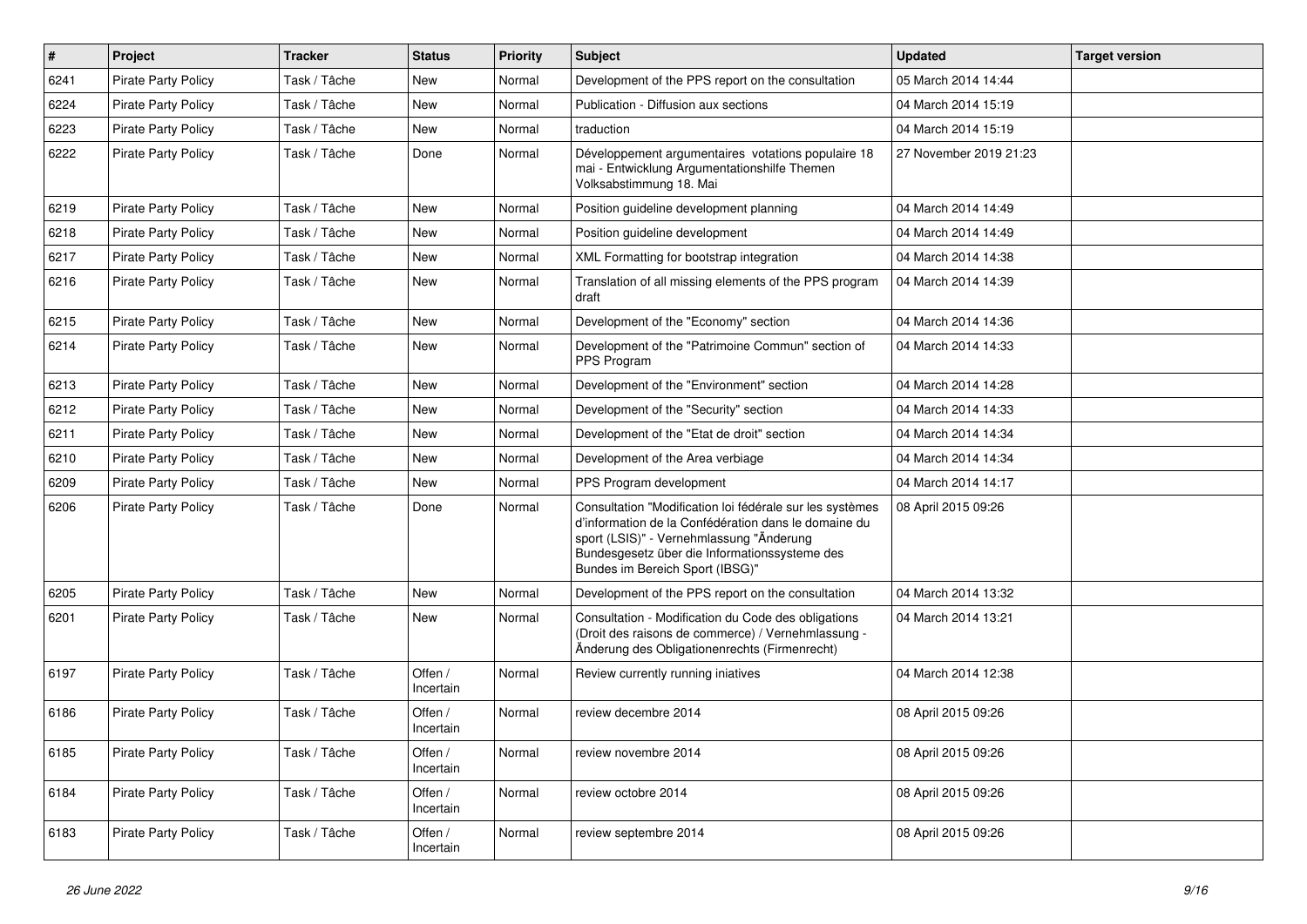| $\pmb{\#}$ | Project                                  | <b>Tracker</b> | <b>Status</b>        | <b>Priority</b> | <b>Subject</b>                                                                                                                      | <b>Updated</b>          | <b>Target version</b> |
|------------|------------------------------------------|----------------|----------------------|-----------------|-------------------------------------------------------------------------------------------------------------------------------------|-------------------------|-----------------------|
| 6182       | <b>Pirate Party Policy</b>               | Task / Tâche   | Offen /<br>Incertain | Normal          | review august 2014                                                                                                                  | 08 April 2015 09:26     |                       |
| 6181       | <b>Pirate Party Policy</b>               | Task / Tâche   | Offen /<br>Incertain | Normal          | review july 2014                                                                                                                    | 08 April 2015 09:26     |                       |
| 6180       | <b>Pirate Party Policy</b>               | Task / Tâche   | Offen /<br>Incertain | Normal          | review june 2014                                                                                                                    | 08 April 2015 09:26     |                       |
| 6179       | <b>Pirate Party Policy</b>               | Task / Tâche   | Offen /<br>Incertain | Normal          | review may 2014                                                                                                                     | 08 April 2015 09:26     |                       |
| 6177       | <b>Pirate Party Policy</b>               | Task / Tâche   | Offen /<br>Incertain | Normal          | Consultation process review                                                                                                         | 08 April 2015 09:26     |                       |
| 5637       | <b>Pirate Party Policy</b>               | Task / Tâche   | Done                 | Normal          | Korrektur der Uebersetzung der Identite                                                                                             | 22 March 2014 17:28     |                       |
| 5068       | <b>Pirate Party Policy</b>               | Task / Tâche   | New                  | Normal          | Fehlende Position zu Whistleblowing                                                                                                 | 21 November 2015 16:13  |                       |
| 5058       | <b>Pirate Party Policy</b>               | Task / Tâche   | Needs Work           | Normal          | Positionspapier: Patente                                                                                                            | 15 April 2013 14:10     |                       |
| 4941       | <b>Pirate Party Policy</b>               | Task / Tâche   | Done                 | Normal          | prostitution                                                                                                                        | 30 September 2013 19:23 |                       |
| 2531       | <b>Pirate Party Policy</b>               | Task / Tâche   | Needs Work           | Normal          | Gleichstellung                                                                                                                      | 20 February 2013 16:39  |                       |
| 8502       | Piratenversammlung /<br>Assemblée Pirate | Task / Tâche   | Needs Work           | Normal          | Bereinigung Differenzen Statuten und<br>Versammlungsreglement                                                                       | 16 February 2022 23:13  |                       |
| 7998       | Press and Public Relations               | Task / Tâche   | New                  | Normal          | Presseverteiler im PressCRM aktualisieren sowie<br>ergänzen                                                                         | 01 December 2018 13:05  |                       |
| 6784       | <b>Press and Public Relations</b>        | Task / Tâche   | Needs Work           | High            | CP - Déclaration D. Burkhalter DFAE «Promoting trust<br>and globally shared rules to ensure an open, free and<br>secure cyberspace» | 17 April 2015 18:12     |                       |
| 6748       | <b>Press and Public Relations</b>        | Task / Tâche   | Done                 | Urgent          | PR - Bund niederlässt wieder IT Security!                                                                                           | 02 April 2015 12:03     |                       |
| 7801       | <b>Section Vaud</b>                      | Task / Tâche   | New                  | Normal          | Election de vérificateurs de comptes                                                                                                | 08 February 2018 18:58  |                       |
| 7470       | <b>Section Vaud</b>                      | Task / Tâche   | Done                 | Normal          | Creation des stands                                                                                                                 | 13 June 2019 15:55      |                       |
| 7465       | Section Vaud                             | Task / Tâche   | New                  | Normal          | Newsletter septembre                                                                                                                | 25 August 2016 08:00    |                       |
| 7199       | <b>Section Vaud</b>                      | Task / Tâche   | New                  | Normal          | Mise en place de la pétition evoting                                                                                                | 11 March 2016 16:46     |                       |
| 7179       | <b>Section Vaud</b>                      | Task / Tâche   | Done                 | Urgent          | URGENT débat pour la RIE3                                                                                                           | 10 March 2016 00:16     |                       |
| 8430       | Sektion beider Basel                     | Task / Tâche   | Needs Work           | Normal          | Lagerort und Materialbestand der PPBB                                                                                               | 02 October 2020 00:08   |                       |
| 8421       | Sektion beider Basel                     | Task / Tâche   | New                  | Normal          | Aktuelle Vernehmlassungen                                                                                                           | 02 October 2020 00:09   |                       |
| 7002       | Sektion beider Basel                     | Task / Tâche   | Needs Work           | Normal          | Für ein lebendiges Basel                                                                                                            | 02 October 2020 00:23   |                       |
| 7001       | Sektion beider Basel                     | Task / Tâche   | <b>New</b>           | Normal          | Online Infos/Struktur aktualisieren und überarbeiten                                                                                | 28 November 2015 10:44  |                       |
| 5373       | Sektion beider Basel                     | Task / Tâche   | New                  | Normal          | Prozess für Spender erstellen/festhalten                                                                                            | 12 February 2015 19:15  |                       |
| 5104       | Sektion beider Basel                     | Task / Tâche   | New                  | Low             | Automatisierte Verfolgung der Tätigkeiten des Grossrats<br><b>Basel-Stadt</b>                                                       | 23 April 2015 18:59     |                       |
| 5043       | Sektion beider Basel                     | Task / Tâche   | Needs Work           | Normal          | Aufgaben Stadtentwicklungspositionspapier                                                                                           | 12 February 2015 19:22  |                       |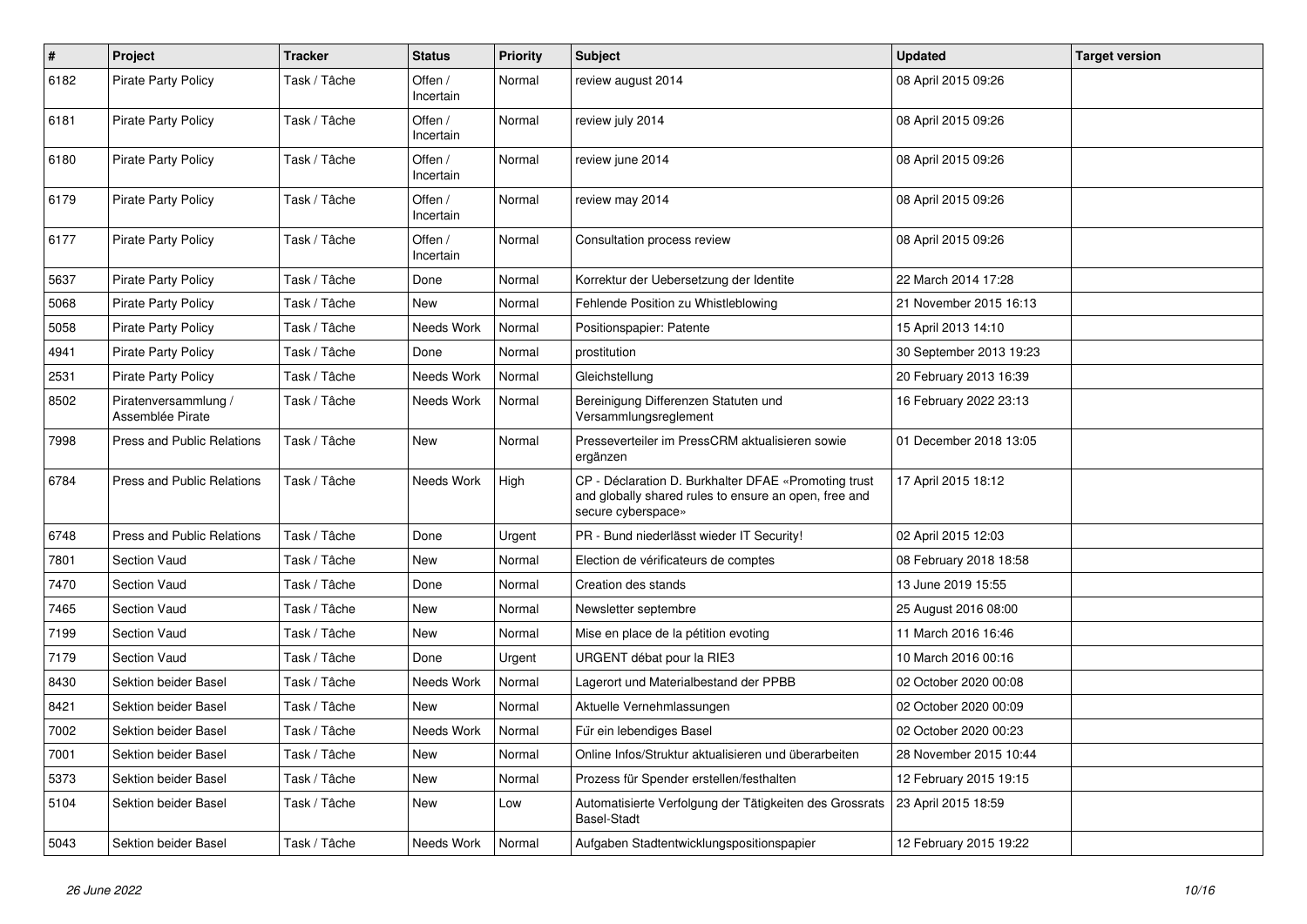| $\#$ | Project                                   | <b>Tracker</b> | <b>Status</b>     | <b>Priority</b> | <b>Subject</b>                                                           | <b>Updated</b>          | <b>Target version</b> |
|------|-------------------------------------------|----------------|-------------------|-----------------|--------------------------------------------------------------------------|-------------------------|-----------------------|
| 5041 | Sektion beider Basel                      | Task / Tâche   | Needs Work        | Low             | Parlaments-Daten automatisch abgreifen lassen                            | 23 April 2015 18:59     |                       |
| 8312 | Sektion Bern                              | Task / Tâche   | Needs Work        | Normal          | Rückzahlung des Darlehens an die PPS                                     | 09 September 2019 21:26 |                       |
| 8310 | Sektion Bern                              | Task / Tâche   | Needs Work        | Normal          | Wahlkampfbudget / Bezahlung Wahlkampfleiter PPS<br>und Budget            | 09 September 2019 21:06 |                       |
| 6438 | Sektion Bern                              | Task / Tâche   | <b>New</b>        | High            | Probleme bei elektronischer Zählung der Stimmzettel in<br>der Stadt Bern | 28 May 2014 10:18       |                       |
| 6389 | <b>Sektion Bern</b>                       | Task / Tâche   | New               | High            | Datenschutz Problem BE Gemeinden                                         | 28 April 2014 22:11     |                       |
| 4729 | Sektion St. Gallen und beide<br>Appenzell | Task / Tâche   | Done              | Normal          | SSH key für LQFB server                                                  | 10 June 2014 19:50      |                       |
| 4040 | Sektion St. Gallen und beide<br>Appenzell | Task / Tâche   | Needs Work        | Normal          | Tischwimpel für Stammtisch                                               | 10 June 2014 20:00      |                       |
| 3251 | Sektion St. Gallen und beide<br>Appenzell | Task / Tâche   | Done              | Low             | <b>Statistik Skript</b>                                                  | 10 June 2014 20:06      |                       |
| 3033 | Sektion St. Gallen und beide<br>Appenzell | Task / Tâche   | Done              | Normal          | Liquid Feedback                                                          | 10 June 2014 20:10      |                       |
| 7089 | Sektion Wallis / section<br>valaisan      | Task / Tâche   | Done              | Normal          | Anfragen an Standesämtern                                                | 02 March 2016 09:56     |                       |
| 5400 | Sektion Wallis / section<br>valaisan      | Task / Tâche   | Needs<br>Feedback | Normal          | Dienststelle für Datenschutz und Öffentlichkeitsprinzip                  | 20 April 2017 17:36     |                       |
| 5275 | Sektion Wallis / section<br>valaisan      | Task / Tâche   | Done              | Normal          | Stellungnahme zum Schulgesetz                                            | 20 August 2017 08:57    |                       |
| 4893 | Sektion Wallis / section<br>valaisan      | Task / Tâche   | Done              | Normal          | Pflichtenheft Vorstand (2)                                               | 13 December 2014 10:14  |                       |
| 4639 | Sektion Wallis / section<br>valaisan      | Task / Tâche   | Needs Work        | Normal          | pi-Vote Sektionsabstimmungen                                             | 07 July 2014 20:30      |                       |
| 4615 | Sektion Wallis / section<br>valaisan      | Task / Tâche   | Needs Work        | Normal          | Stv. Schatzmeister                                                       | 03 September 2014 19:58 |                       |
| 8079 | Sektion Zürich                            | Task / Tâche   | New               | Normal          | Fotograf buchen                                                          | 04 May 2019 19:52       |                       |
| 8078 | Sektion Zürich                            | Task / Tâche   | New               | Normal          | Überblick über Dorf-, Quartier-, Regionalzeitungen                       | 04 May 2019 19:52       |                       |
| 8077 | Sektion Zürich                            | Task / Tâche   | <b>New</b>        | Normal          | Mitglieder-Postversand                                                   | 03 May 2019 09:01       |                       |
| 8058 | Sektion Zürich                            | Task / Tâche   | Needs Work        | Normal          | Neue Statuten auf Website publizieren                                    | 02 April 2019 14:38     |                       |
| 7321 | Sektion Zürich                            | Task / Tâche   | New               | Normal          | Auswertung Mitgliederversand                                             | 11 October 2016 17:11   |                       |
| 6597 | Sektion Zürich                            | Task / Tâche   | Needs Work        | Normal          | Wegen Gratis-Plakatstellen anfragen                                      | 04 May 2019 19:49       |                       |
| 5915 | Sektion Zürich                            | Task / Tâche   | New               | Normal          | Positionspapier «Laizismus»                                              | 06 November 2014 18:48  |                       |
| 6015 | Stadtsektion Zürich                       | Task / Tâche   | New               | Normal          | Stellungsnahme zu Teilrevision BZO                                       | 04 December 2013 11:14  |                       |
| 5832 | Stadtsektion Zürich                       | Task / Tâche   | New               | Normal          | Meet the Pirates, Stammtisch Upgrade                                     | 17 September 2013 10:06 |                       |
| 5831 | Stadtsektion Zürich                       | Task / Tâche   | New               | Normal          | Festlegen Vorstand Sitzungen PP Züri                                     | 17 September 2013 09:51 |                       |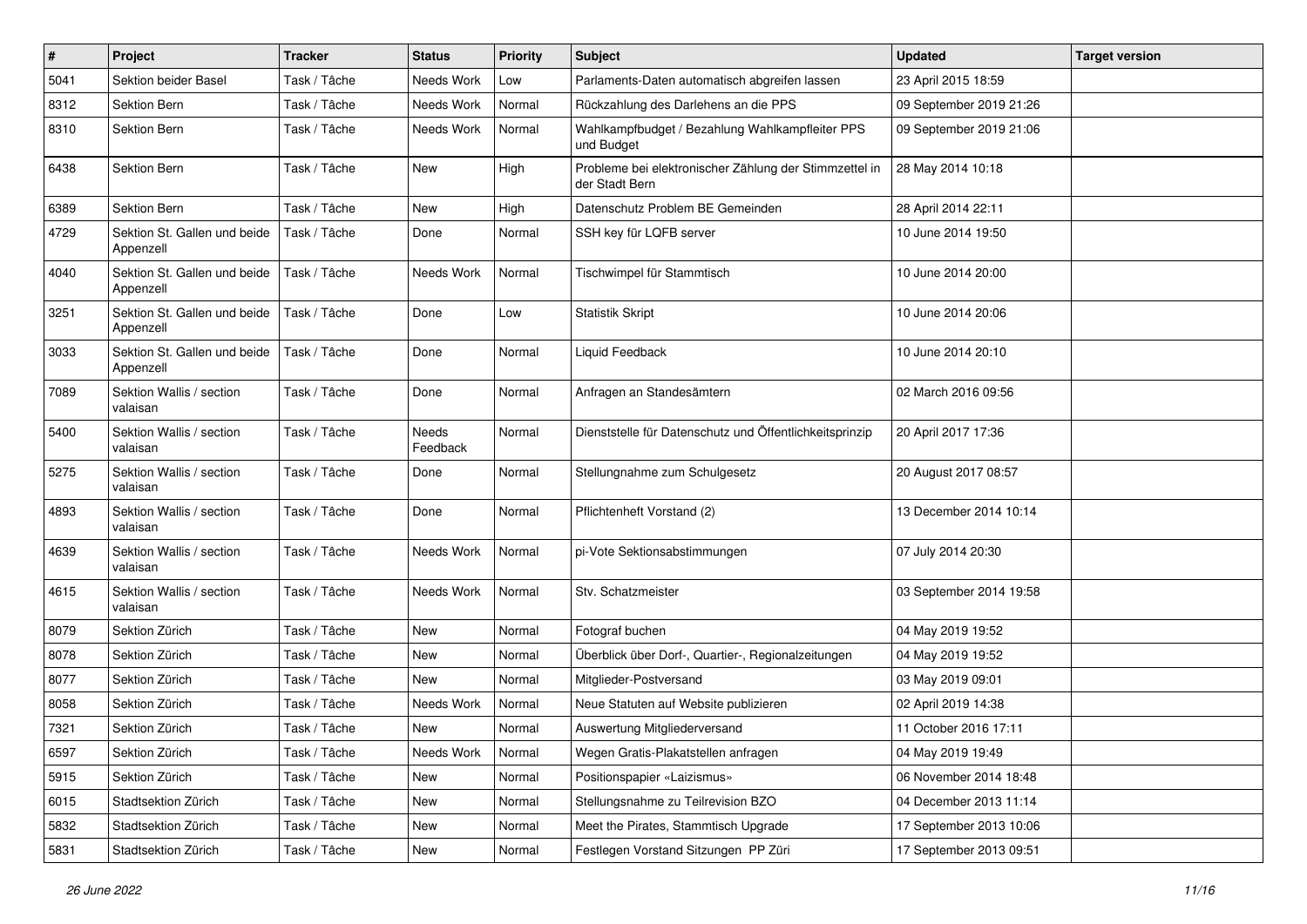| $\pmb{\#}$ | Project                          | <b>Tracker</b>      | <b>Status</b>        | <b>Priority</b> | Subject                                                                                                                                     | <b>Updated</b>          | <b>Target version</b> |
|------------|----------------------------------|---------------------|----------------------|-----------------|---------------------------------------------------------------------------------------------------------------------------------------------|-------------------------|-----------------------|
| 5830       | Stadtsektion Zürich              | Task / Tâche        | New                  | Normal          | PP Patente                                                                                                                                  | 17 September 2013 09:51 |                       |
| 5829       | Stadtsektion Zürich              | Task / Tâche        | <b>New</b>           | Normal          | Who cares?                                                                                                                                  | 17 September 2013 09:50 |                       |
| 5664       | Stadtsektion Zürich              | Task / Tâche        | New                  | Normal          | Forum Stadt-Zürich beantragen                                                                                                               | 07 August 2013 21:17    |                       |
| 7999       | Verwaltung                       | Task / Tâche        | New                  | Normal          | Neuer Willkommens-Text nach Aufnahme als Mitglied                                                                                           | 01 October 2020 23:09   |                       |
| 7997       | Verwaltung                       | Task / Tâche        | <b>New</b>           | Normal          | Online Anmeldung Mitglied                                                                                                                   | 01 October 2020 23:12   |                       |
| 8547       | Vorstand - Comité PPS            | Task / Tâche        | New                  | Normal          | Budget für die NR Wahlen                                                                                                                    | 15 March 2022 21:14     |                       |
| 8467       | Vorstand - Comité PPS            | Task / Tâche        | Done                 | Urgent          | Vernehmlassung zum Bundesgesetz über den Einsatz<br>elektronischer Mittel zur Erfüllung von<br>Behördenaufgaben                             | 25 March 2021 22:38     |                       |
| 8444       | Vorstand - Comité PPS            | Task / Tâche        | Needs Work           | High            | Fehlende Mitgliederbeiträge für die Sektion PPBB                                                                                            | 29 October 2020 16:58   |                       |
| 8354       | Vorstand - Comité PPS            | Task / Tâche        | New                  | Normal          | Also for Italian/Tessin                                                                                                                     | 29 October 2019 10:57   |                       |
| 8337       | Vorstand - Comité PPS            | Task / Tâche        | <b>New</b>           | Normal          | Änderung Begrüssung Neu Mitglieder                                                                                                          | 24 October 2019 07:05   |                       |
| 8334       | Vorstand - Comité PPS            | Task / Tâche        | <b>New</b>           | Normal          | Übersetzung Positionspapiere                                                                                                                | 30 September 2019 20:29 |                       |
| 8255       | Vorstand - Comité PPS            | Task / Tâche        | New                  | Normal          | Überarbeitung des Piraten Quiz                                                                                                              | 21 August 2019 20:50    |                       |
| 8024       | Vorstand - Comité PPS            | Task / Tâche        | Needs Work           | Low             | Verantwortliche & Zugriffsrechte                                                                                                            | 01 October 2020 23:07   |                       |
| 7852       | Verwaltung                       | Creation            | <b>New</b>           | Normal          | Anleitung Members CiviCRM für Vorstände und PPVs<br>anpassen, ergänzen und übersetzen.                                                      | 12 December 2018 19:41  |                       |
| 5570       | <b>Bezirkssektion Winterthur</b> | Information / Varia | <b>New</b>           | Normal          | SSL / TLS Unterstützung                                                                                                                     | 21 July 2013 21:47      |                       |
| 6380       | <b>Pirate Party Policy</b>       | Information / Varia | New                  | Normal          | PAD - Consulation LSI - Vernaemlassung ISG                                                                                                  | 22 April 2014 12:13     |                       |
| 6379       | <b>Pirate Party Policy</b>       | Information / Varia | New                  | Normal          | Refenz material - Documentation de reference - Reading   22 April 2014 12:11<br>Material                                                    |                         |                       |
| 6245       | <b>Pirate Party Policy</b>       | Information / Varia | <b>New</b>           | Normal          | Reading material review                                                                                                                     | 05 March 2014 15:05     |                       |
| 6240       | <b>Pirate Party Policy</b>       | Information / Varia | New                  | Normal          | Reading material review                                                                                                                     | 05 March 2014 14:41     |                       |
| 6239       | <b>Pirate Party Policy</b>       | Information / Varia | New                  | Normal          | Consultation - Modification du code civil (CC; Droit de<br>I'adoption) / Vernehmlassung - Änderung des<br>Zivilgesetzbuches (ZGB; Adoption) | 05 March 2014 14:44     |                       |
| 6207       | <b>Pirate Party Policy</b>       | Information / Varia | <b>New</b>           | Normal          | Reading material review                                                                                                                     | 04 March 2014 13:53     |                       |
| 6202       | Pirate Party Policy              | Information / Varia | New                  | Normal          | Reading material review                                                                                                                     | 04 March 2014 13:21     |                       |
| 6178       | <b>Pirate Party Policy</b>       | Information / Varia | Offen /<br>Incertain | Normal          | review april 2014                                                                                                                           | 04 March 2014 11:33     |                       |
| 5339       | Pirate Party Policy              | Information / Varia | New                  | Normal          | Compilation des prises de position                                                                                                          | 06 June 2013 17:16      |                       |
| 4942       | <b>Pirate Party Policy</b>       | Information / Varia | New                  | Normal          | Provide an outline, and approach for the development of<br>the position paper                                                               | 30 September 2013 19:23 |                       |
| 8471       | Press and Public Relations       | Information / Varia | New                  | Normal          | Wiki Updates                                                                                                                                | 28 March 2021 00:34     |                       |
| 8095       | Section Vaud                     | Information / Varia | New                  | Normal          | Demande d'aide pour une récolte de fonds nationale                                                                                          | 28 May 2019 06:12       |                       |
| 7529       | Section Vaud                     | Information / Varia | New                  | Normal          | Pourquoi DMSF réduit toutes les images.                                                                                                     | 05 November 2016 00:11  |                       |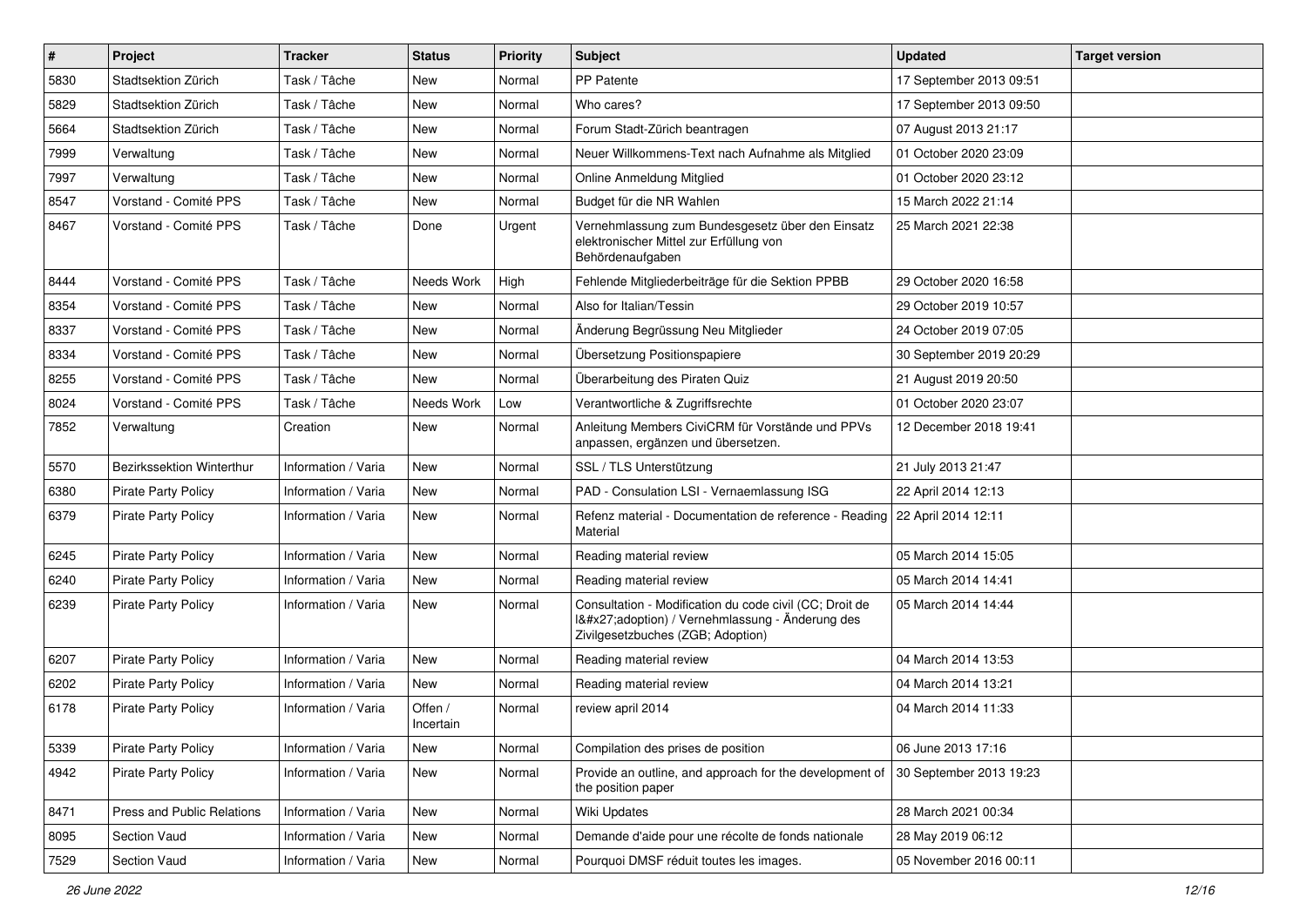| $\pmb{\#}$ | Project                                   | <b>Tracker</b>      | <b>Status</b>     | <b>Priority</b> | <b>Subject</b>                                                                           | <b>Updated</b>          | <b>Target version</b> |
|------------|-------------------------------------------|---------------------|-------------------|-----------------|------------------------------------------------------------------------------------------|-------------------------|-----------------------|
| 5035       | Sektion beider Basel                      | Information / Varia | New               | Normal          | Kontakte Journalisten                                                                    | 09 July 2016 09:33      |                       |
| 6457       | Sektion St. Gallen und beide<br>Appenzell | Information / Varia | Tabled            | Normal          | Piratengrillen                                                                           | 30 July 2014 16:21      |                       |
| 6520       | Sektion Wallis / section<br>valaisan      | Information / Varia | Tabled            | Normal          | Assemblée constituante                                                                   | 23 July 2015 16:03      |                       |
| 8086       | Sektion Zürich                            | Information / Varia | <b>New</b>        | Normal          | Werbemittel Nationalratswahlen                                                           | 16 May 2019 15:12       |                       |
| 5569       | <b>Stadtsektion Bern</b>                  | Information / Varia | New               | Normal          | SSL / TLS Unterstützung                                                                  | 21 July 2013 21:37      |                       |
| 4730       | <b>Stadtsektion Bern</b>                  | Information / Varia | New               | High            | Dukumente hochladen                                                                      | 03 March 2013 21:50     |                       |
| 5828       | Stadtsektion Zürich                       | Information / Varia | <b>New</b>        | Normal          | Winteraktivitäten                                                                        | 17 September 2013 09:49 |                       |
| 5827       | Stadtsektion Zürich                       | Information / Varia | <b>New</b>        | Normal          | Idee Präsentation der Zürcher Piraten                                                    | 17 September 2013 09:48 |                       |
| 5825       | Stadtsektion Zürich                       | Information / Varia | <b>New</b>        | Normal          | Feedback                                                                                 | 17 September 2013 09:44 |                       |
| 5823       | Stadtsektion Zürich                       | Information / Varia | <b>New</b>        | Normal          | Chatiquette                                                                              | 17 September 2013 09:39 |                       |
| 5822       | Stadtsektion Zürich                       | Information / Varia | <b>New</b>        | Normal          | Forum: Nicht Mitglieder                                                                  | 17 September 2013 09:36 |                       |
| 5661       | Stadtsektion Zürich                       | Information / Varia | New               | Normal          | Organisation PV                                                                          | 12 August 2013 20:24    |                       |
| 5321       | Stadtsektion Zürich                       | Information / Varia | <b>New</b>        | Normal          | Treffen mit Philipp Meier                                                                | 31 May 2013 15:56       |                       |
| 8558       | Vorstand - Comité PPS                     | Information / Varia | <b>New</b>        | Normal          | Unterschriftenbogen für Initiative Service Citoyen                                       | 12 May 2022 12:22       |                       |
| 8553       | Digitale Infrastruktur                    | Bug / Feature       | Needs<br>Feedback | Urgent          | Newsletterversand Members-CiviCRM<br>hängt/unzureichende Zustellquote                    | 03 April 2022 23:06     |                       |
| 8552       | Digitale Infrastruktur                    | Bug / Feature       | New               | High            | Überprüfung Newsletterformular DE An/Abmeldung                                           | 24 March 2022 11:32     |                       |
| 8545       | Digitale Infrastruktur                    | Bug / Feature       | Done              | Normal          | Überprüfung Funktionalität Mitglieder-Kontaktformular<br>FR.                             | 03 April 2022 23:04     |                       |
| 8536       | Digitale Infrastruktur                    | Bug / Feature       | <b>New</b>        | Normal          | CiviCRM: Payment method hinzufügen geht nicht                                            | 25 January 2022 20:32   |                       |
| 8529       | Digitale Infrastruktur                    | Bug / Feature       | Needs Work        | Normal          | <b>Installation Mailtrain</b>                                                            | 14 December 2021 15:58  |                       |
| 8489       | Digitale Infrastruktur                    | Bug / Feature       | Needs<br>Feedback | Normal          | Zahlungs API                                                                             | 10 February 2022 16:50  |                       |
| 8396       | Digitale Infrastruktur                    | Bug / Feature       | Needs<br>Feedback | Low             | Alte Redmine Projekte nicht mehr im Archiv aufgelistet                                   | 12 February 2020 02:04  |                       |
| 8260       | Digitale Infrastruktur                    | Bug / Feature       | New               | Normal          | Update PPS Website auf neues Theme                                                       | 01 October 2019 19:17   |                       |
| 8045       | Digitale Infrastruktur                    | Bug / Feature       | New               | Urgent          | ZipCode sowie Abesenden der Anmeldung im Discourse<br>mit 500 internal Fehler            | 19 December 2019 01:51  |                       |
| 7833       | Digitale Infrastruktur                    | Bug / Feature       | Needs<br>Feedback | High            | Agenda der Website zeigt Termine nicht an & teilweise<br>mit schlechter Darstellung      | 29 March 2018 12:32     |                       |
| 7761       | Digitale Infrastruktur                    | Bug / Feature       | Needs Work        | High            | OTRS überlebt Neustarts des Containers nicht                                             | 19 December 2019 01:49  |                       |
| 8358       | Finanzen                                  | Bug / Feature       | New               | Normal          | Berechnung Rechnungsbeträge überprüfen (PPAG)                                            | 15 November 2019 21:25  |                       |
| 8084       | Section Vaud                              | News / Information  | New               | Low             | [VD] La mise en œuvre de la nouvelle gouvernance<br>documentaire des archives cantonales | 13 June 2019 15:49      |                       |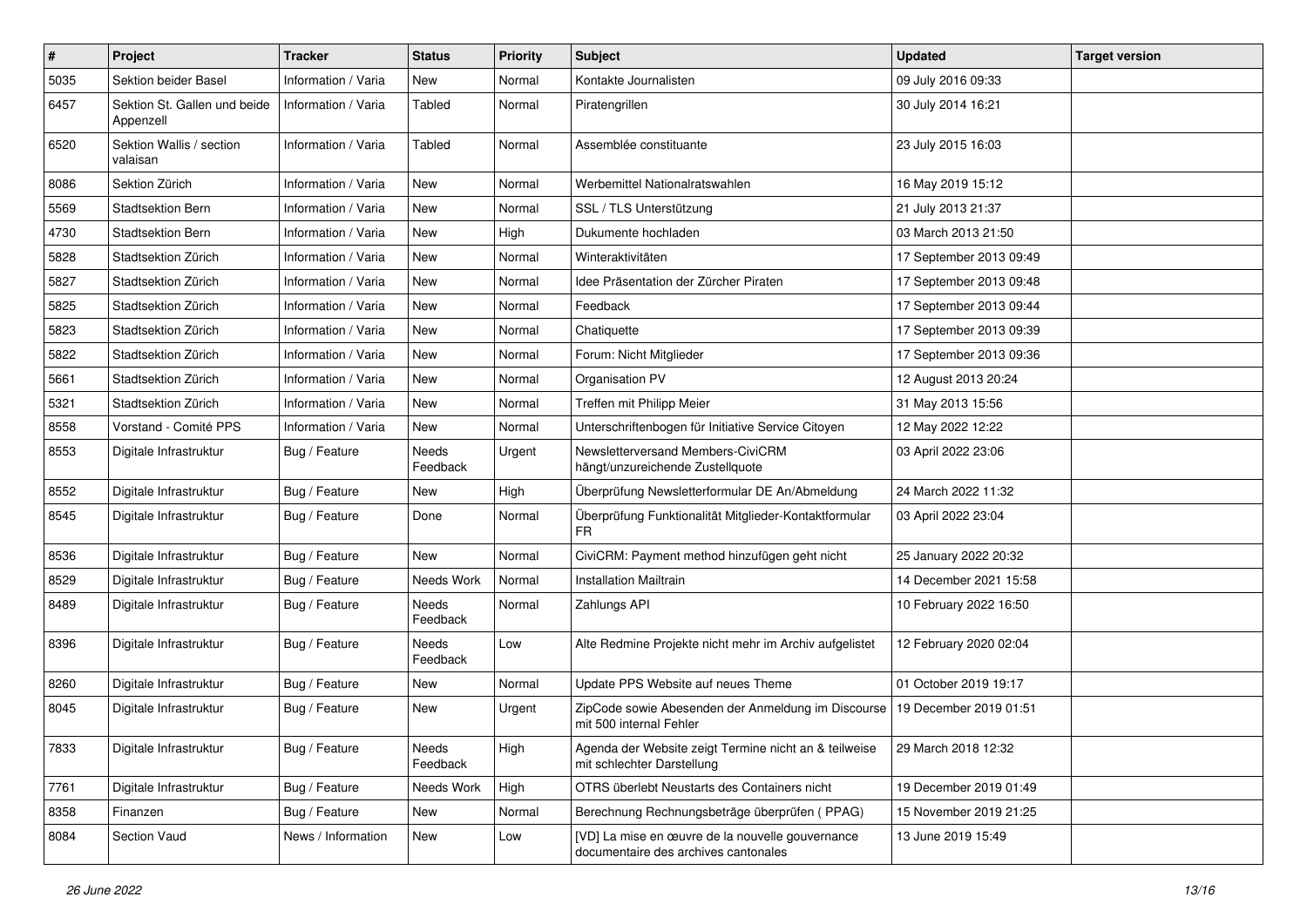| $\#$ | Project                              | <b>Tracker</b>      | <b>Status</b>            | <b>Priority</b> | <b>Subject</b>                                                                                    | <b>Updated</b>          | <b>Target version</b>                                         |
|------|--------------------------------------|---------------------|--------------------------|-----------------|---------------------------------------------------------------------------------------------------|-------------------------|---------------------------------------------------------------|
| 7981 | <b>Section Vaud</b>                  | News / Information  | <b>New</b>               | Normal          | Itopie                                                                                            | 01 November 2018 20:45  |                                                               |
| 7907 | <b>Section Vaud</b>                  | News / Information  | New                      | Normal          | Organisation et planification de la 3ème AGE 2018                                                 | 14 June 2018 14:56      |                                                               |
| 7749 | Section Vaud                         | News / Information  | New                      | Urgent          | Requête pour l'organisation d'une Assemblée Générale<br>extraordinaire                            | 08 February 2018 17:18  |                                                               |
| 7554 | Section Vaud                         | News / Information  | New                      | Normal          | Introduction à OTRS                                                                               | 22 November 2016 09:47  |                                                               |
| 7490 | Section Vaud                         | News / Information  | New                      | High            | <b>TEST</b>                                                                                       | 22 September 2016 21:22 |                                                               |
| 8535 | Verwaltung                           | News / Information  | <b>New</b>               | Normal          | Übersetzungen für PV 2022.1                                                                       | 30 November 2021 21:36  |                                                               |
| 8512 | Verwaltung                           | News / Information  | New                      | Low             | Übersetzung der neuesten Statutenänderungen auf<br>französisch                                    | 14 October 2021 15:25   |                                                               |
| 8511 | Verwaltung                           | News / Information  | New                      | High            | Übersetzungen für PV 2021.2                                                                       | 14 October 2021 16:33   |                                                               |
| 6783 | Bezirkssektion Winterthur            | Motion              | <b>New</b>               | Normal          | Bearbeitung von info@ Mails                                                                       | 17 April 2015 07:52     | 20150423 Stammtisch                                           |
| 6517 | Sektion Wallis / section<br>valaisan | Motion              | <b>New</b>               | Normal          | Cours de sensibilisation et de protections des données<br>informatiques aux élus du Grand Conseil | 20 August 2017 08:48    | Existierende/Funktionierende<br>Datenschutz- und GIDA Behörde |
| 6311 | Sektion Wallis / section<br>valaisan | Task / Tâche        | Needs<br>Feedback        | Normal          | Videoüberachung Brig: Umstellung der Webseite                                                     | 20 August 2017 08:55    | Existierende/Funktionierende<br>Datenschutz- und GIDA Behörde |
| 6021 | Sektion Wallis / section<br>valaisan | Task / Tâche        | Needs<br>Feedback        | Normal          | Amtsblatt Wallis: Öffentlich und Gratis                                                           | 20 August 2017 08:34    | Existierende/Funktionierende<br>Datenschutz- und GIDA Behörde |
| 4067 | Sektion Wallis / section<br>valaisan | Task / Tâche        | <b>Needs</b><br>Feedback | Normal          | Wildtierkameras im Wallis                                                                         | 20 August 2017 08:33    | Existierende/Funktionierende<br>Datenschutz- und GIDA Behörde |
| 7739 | Sektion Wallis / section<br>valaisan | Task / Tâche        | New                      | Normal          | GV2017                                                                                            | 20 August 2017 09:00    | GV2017                                                        |
| 6487 | Sektion Wallis / section<br>valaisan | Task / Tâche        | New                      | Normal          | Sektionsdateien Lagerung                                                                          | 20 August 2017 08:55    | GV2017                                                        |
| 6120 | Sektion Wallis / section<br>valaisan | Task / Tâche        | New                      | Normal          | Website Optimierung                                                                               | 20 August 2017 08:32    | GV2017                                                        |
| 5873 | Sektion Wallis / section<br>valaisan | Task / Tâche        | Tabled                   | Normal          | Pi-Vote Zertifikate                                                                               | 20 August 2017 08:31    | GV2017                                                        |
| 5870 | Sektion Wallis / section<br>valaisan | Task / Tâche        | Needs Work               | Normal          | Opendata.admin.ch                                                                                 | 20 August 2017 08:31    | GV2017                                                        |
| 5444 | Sektion Wallis / section<br>valaisan | Task / Tâche        | Needs Work               | Low             | Welcome/Austrittsmail automatisieren                                                              | 20 August 2017 08:56    | GV2017                                                        |
| 5430 | Sektion Wallis / section<br>valaisan | Task / Tâche        | Needs<br>Feedback        | Normal          | Einrichtung interne Mailingliste                                                                  | 20 August 2017 08:31    | GV2017                                                        |
| 5050 | Sektion Wallis / section<br>valaisan | Information / Varia | Needs Work               | Normal          | Wiki: Wahlsysteme                                                                                 | 20 August 2017 08:57    | GV2017                                                        |
| 4058 | Bezirkssektion Winterthur            | Task / Tâche        | Needs Work               | Normal          | Prüfung der Zuwendungen an Dritte<br>(Sozialdepartement)                                          | 21 April 2013 00:00     | Parley 11                                                     |
| 4057 | Bezirkssektion Winterthur            | Task / Tâche        | Needs Work               | Normal          | Informatikprojekte prüfen                                                                         | 21 April 2013 00:00     | Parley 11                                                     |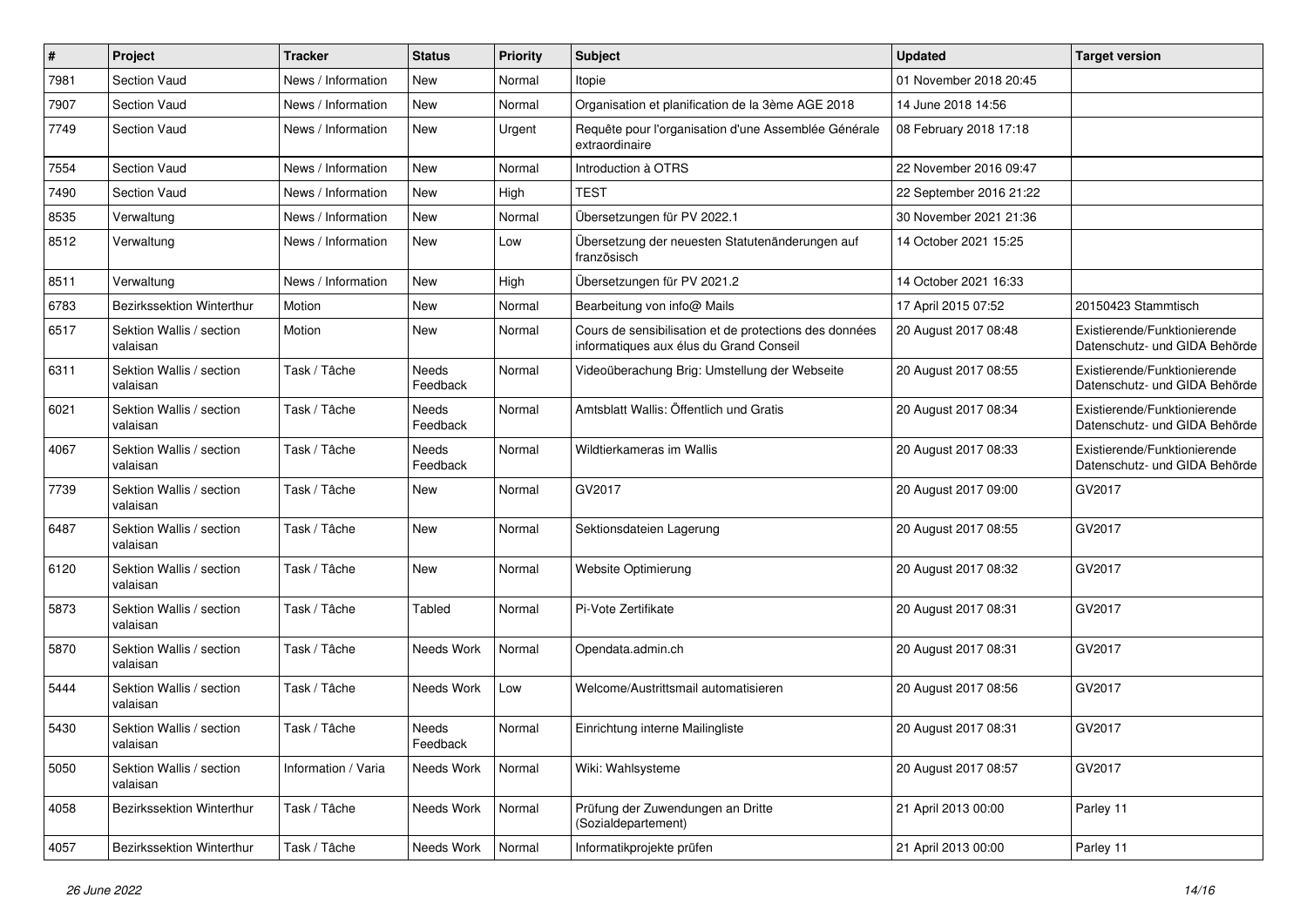| $\pmb{\#}$ | Project                          | <b>Tracker</b>      | <b>Status</b> | <b>Priority</b> | <b>Subject</b>                                                       | <b>Updated</b>         | <b>Target version</b>                   |
|------------|----------------------------------|---------------------|---------------|-----------------|----------------------------------------------------------------------|------------------------|-----------------------------------------|
| 3948       | Bezirkssektion Winterthur        | Task / Tâche        | Needs Work    | Normal          | AG Schule und Bildung                                                | 31 July 2013 21:00     | Parley 11                               |
| 3947       | Bezirkssektion Winterthur        | Task / Tâche        | Needs Work    | Normal          | Win.ch Mail                                                          | 21 April 2013 00:00    | Parley 11                               |
| 3911       | Bezirkssektion Winterthur        | Task / Tâche        | Needs Work    | Normal          | Elektronisches Büro in der Stadtverwaltung                           | 21 April 2013 00:00    | Parley 11                               |
| 3876       | Bezirkssektion Winterthur        | Task / Tâche        | Needs Work    | Normal          | Winterthurer Transparenzgesetz                                       | 21 April 2013 00:00    | Parley 11                               |
| 3865       | Bezirkssektion Winterthur        | Task / Tâche        | Needs Work    | Low             | Rote Parkplätze in der Altstadt                                      | 02 May 2013 22:36      | Parley 11                               |
| 3716       | Bezirkssektion Winterthur        | Task / Tâche        | Needs Work    | Low             | Frauenparkplätze                                                     | 21 April 2013 00:00    | Parley 11                               |
| 3707       | <b>Bezirkssektion Winterthur</b> | Task / Tâche        | Needs Work    | Normal          | Beschneidungspraxis in Winterthur                                    | 21 April 2013 00:00    | Parley 11                               |
| 3706       | Bezirkssektion Winterthur        | Task / Tâche        | Needs Work    | Normal          | Notschlafstellen bei der Heilsarmee                                  | 21 April 2013 00:00    | Parley 11                               |
| 3567       | Bezirkssektion Winterthur        | Task / Tâche        | Needs Work    | Normal          | Open Data                                                            | 26 February 2013 08:12 | Parley 11                               |
| 4746       | Bezirkssektion Winterthur        | Task / Tâche        | Needs Work    | Normal          | Förderung des Innovativen Motorisierten<br>Individualverkehrs (IMIV) | 21 April 2013 00:00    | Parley 13                               |
| 3864       | <b>Bezirkssektion Winterthur</b> | Task / Tâche        | Needs Work    | Normal          | E-Book Bibliothek DRM                                                | 06 March 2013 18:18    | Parley 13                               |
| 3708       | <b>Bezirkssektion Winterthur</b> | Task / Tâche        | Needs Work    | High            | OpenSource Nachtrag und Vorbereitung                                 | 19 April 2013 00:00    | Parley 13                               |
| 5389       | Bezirkssektion Winterthur        | Task / Tâche        | Needs Work    | High            | Falsche Anreize in Sozialhilfe                                       | 17 June 2013 16:43     | Parley 18                               |
| 2800       | Bezirkssektion Winterthur        | Task / Tâche        | Done          | Low             | Vorstoss: Verantwortung im Polizeiberuf                              | 04 May 2013 22:59      | Parley 3                                |
| 6688       | Section Genève                   | Task / Tâche        | Needs Work    | Normal          | Comptabilité - Recherche Fiduciaire                                  | 25 March 2015 17:00    | Prochain Comité                         |
| 6677       | Section Genève                   | Task / Tâche        | Done          | Normal          | Préparation prochaine AG                                             | 19 October 2015 17:06  | Prochain Comité                         |
| 6676       | Section Genève                   | Task / Tâche        | Done          | Normal          | Préparation éléction national                                        | 27 June 2016 09:53     | Prochain Comité                         |
| 6645       | Section Genève                   | Task / Tâche        | Needs Work    | Normal          | Dossier médical en ligne                                             | 25 March 2015 17:03    | Prochain Comité                         |
| 6729       | Section Genève                   | Information / Varia | New           | Normal          | Préparation référendum LRens/LSCPT                                   | 25 March 2015 15:52    | Prochain Comité                         |
| 6675       | Section Genève                   | Information / Varia | <b>New</b>    | Normal          | éVote : Demande de borne au sein des locaux de vote                  | 09 April 2015 20:10    | Prochain Comité                         |
| 5883       | Section Genève                   | Information / Varia | New           | Normal          | Poste à pourvoir au comité : Comptable                               | 10 October 2013 17:43  | Prochaine AG                            |
| 5869       | Stadtsektion Zürich              | Motion              | <b>New</b>    | Normal          | Prov. Budget 2014                                                    | 03 October 2013 21:41  | PV2013_2                                |
| 5868       | Stadtsektion Zürich              | Motion              | New           | Normal          | Mitgliederbeitrag 2014 festlegen                                     | 31 October 2013 21:33  | PV2013_2                                |
| 5867       | Stadtsektion Zürich              | Motion              | New           | Normal          | Gemeinderatswahl Listen gestalten                                    | 03 October 2013 21:18  | PV2013_2                                |
| 7600       | <b>Section Vaud</b>              | News / Information  | New           | Normal          | 10 T-shirts noirs                                                    | 15 December 2016 15:00 | Réunion du comité - 15<br>décembre 2016 |
| 7597       | Section Vaud                     | News / Information  | New           | Normal          | Commande de carte visite                                             | 10 December 2016 16:08 | Réunion du comité - 15<br>décembre 2016 |
| 7595       | Section Vaud                     | News / Information  | New           | Normal          | E-voting/Clusis - création d'une documentation<br>pédagogique        | 10 December 2016 14:00 | Réunion du comité - 15<br>décembre 2016 |
| 5702       | Stadtsektion Zürich              | Task / Tâche        | New           | High            | Standaktionen koordinieren                                           | 03 October 2013 20:56  | Sitzung 03.10.2013                      |
| 5866       | Stadtsektion Zürich              | Information / Varia | New           | Normal          | Budget 2014                                                          | 03 October 2013 21:07  | Sitzung 03.10.2013                      |
| 5865       | Stadtsektion Zürich              | Information / Varia | New           | Normal          | PV Gemeinderatswahlen anfangs November                               | 03 October 2013 20:13  | Sitzung 03.10.2013                      |